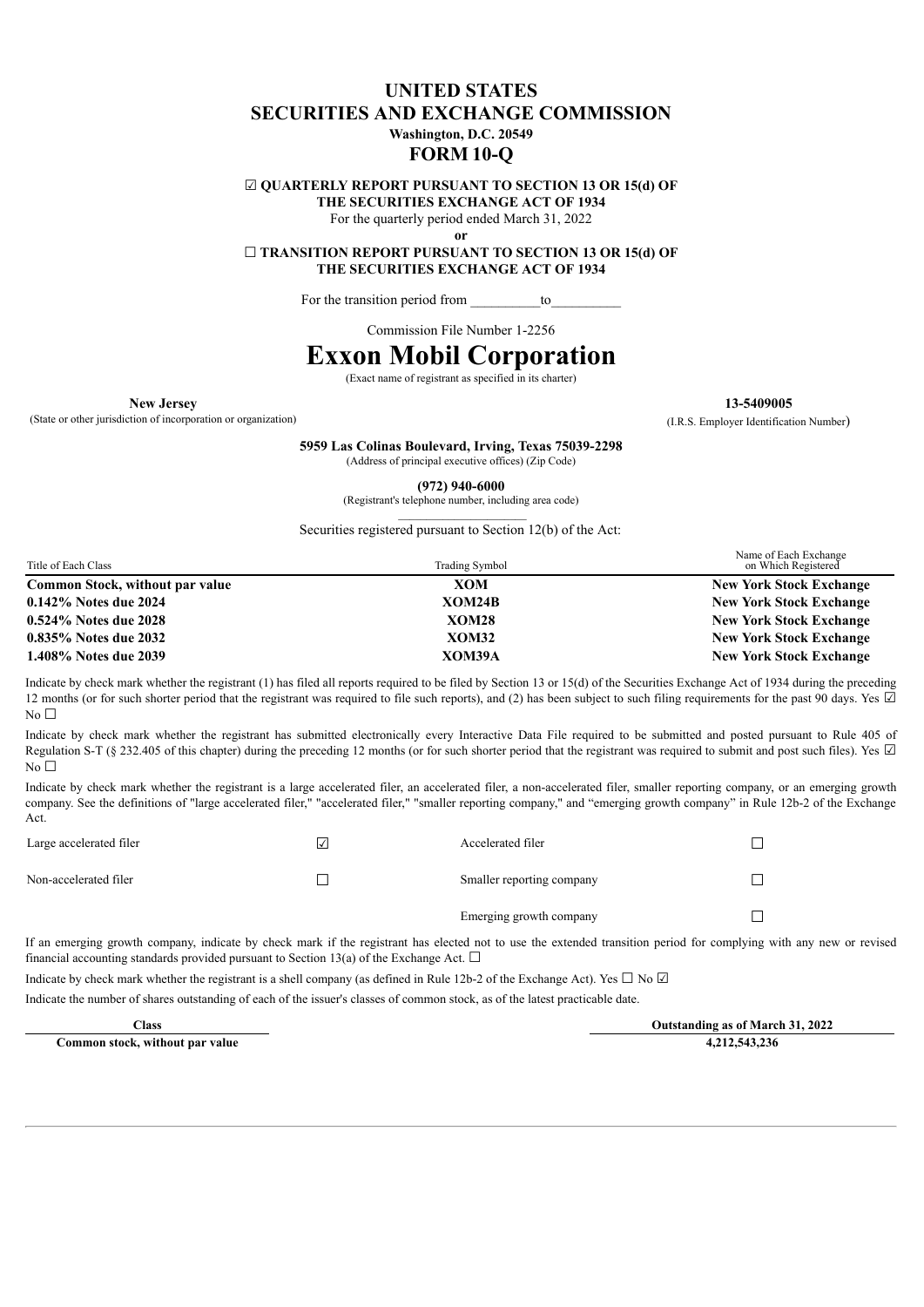### **EXXON MOBIL CORPORATION FORM 10-Q FOR THE QUARTERLY PERIOD ENDED MARCH 31, 2022**

## **TABLE OF CONTENTS PART I. FINANCIAL INFORMATION**

## **Item 1. Financial Statements**

| Condensed Consolidated Statement of Income<br>Three months ended March 31, 2022 and 2021               | $\mathfrak{Z}$ |
|--------------------------------------------------------------------------------------------------------|----------------|
| Condensed Consolidated Statement of Comprehensive Income<br>Three months ended March 31, 2022 and 2021 | 4              |
| <b>Condensed Consolidated Balance Sheet</b><br>As of March 31, 2022 and December 31, 2021              | 5              |
| Condensed Consolidated Statement of Cash Flows<br>Three months ended March 31, 2022 and 2021           | 6              |
| Condensed Consolidated Statement of Changes in Equity<br>Three months ended March 31, 2022 and 2021    | 7              |
| Notes to Condensed Consolidated Financial Statements                                                   | 8              |
| Item 2. Management's Discussion and Analysis of Financial Condition and Results of Operations          | 16             |
| Item 3. Quantitative and Qualitative Disclosures About Market Risk                                     | 26             |
| <b>Item 4. Controls and Procedures</b>                                                                 | 26             |
| PART II. OTHER INFORMATION                                                                             |                |
| <b>Item 1. Legal Proceedings</b>                                                                       | 27             |
| Item 2. Unregistered Sales of Equity Securities and Use of Proceeds                                    | 27             |
| Item 6. Exhibits                                                                                       | 27             |
| <b>Index to Exhibits</b>                                                                               | 28             |
| Signature                                                                                              | 29             |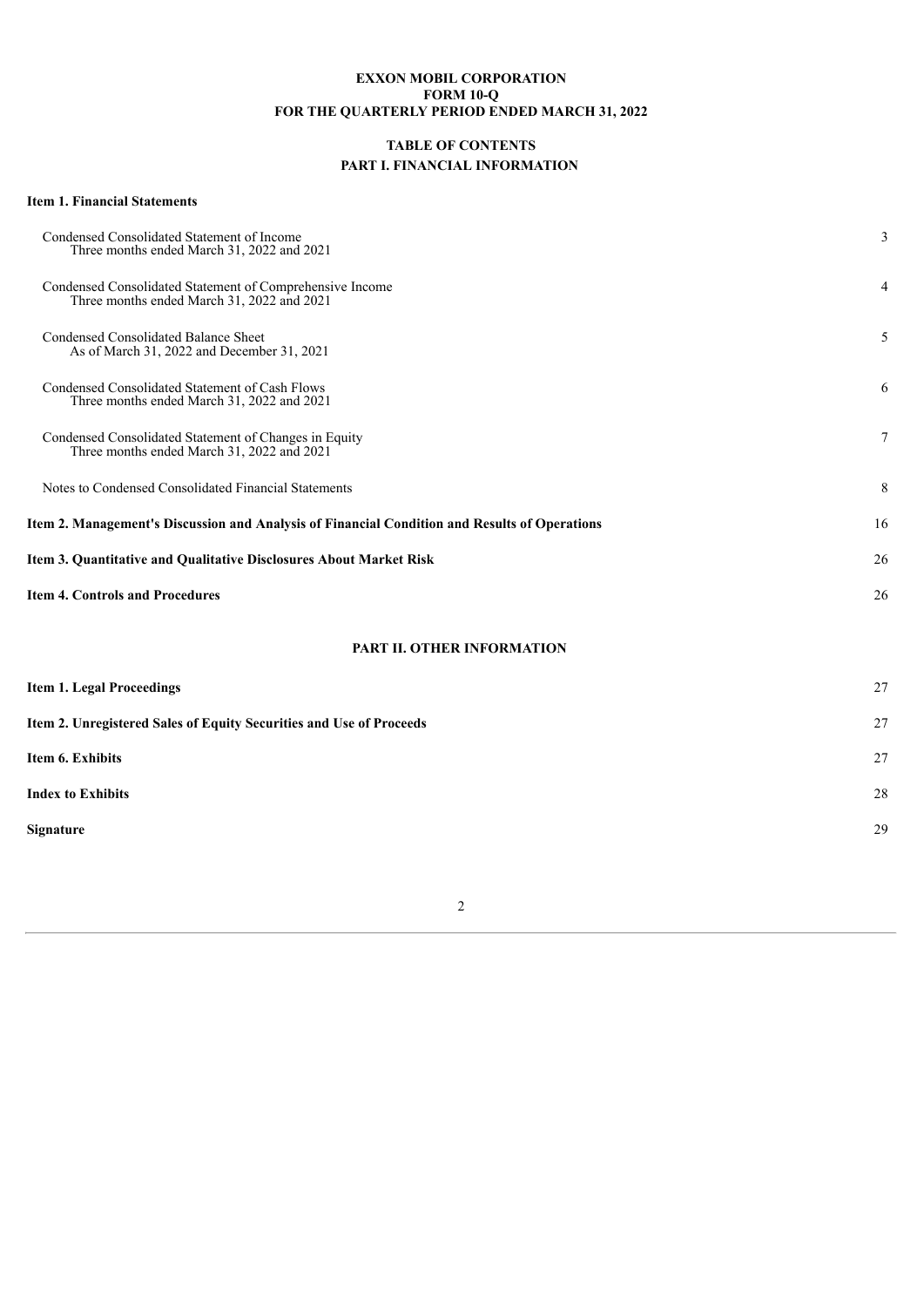## **Item 1. Financial Statements**

### **EXXON MOBIL CORPORATION**

## **CONDENSED CONSOLIDATED STATEMENT OF INCOME**

*(millions of dollars)*

|                                                                | <b>Three Months Ended</b><br>March 31, |        |
|----------------------------------------------------------------|----------------------------------------|--------|
|                                                                | 2022                                   | 2021   |
| Revenues and other income                                      |                                        |        |
| Sales and other operating revenue                              | 87,734                                 | 57,552 |
| Income from equity affiliates                                  | 2,538                                  | 1,473  |
| Other income                                                   | 228                                    | 122    |
| Total revenues and other income                                | 90,500                                 | 59,147 |
| Costs and other deductions                                     |                                        |        |
| Crude oil and product purchases                                | 52,388                                 | 32,601 |
| Production and manufacturing expenses                          | 10,241                                 | 8,062  |
| Selling, general and administrative expenses                   | 2,409                                  | 2,428  |
| Depreciation and depletion (including impairments)             | 8,883                                  | 5,004  |
| Exploration expenses, including dry holes                      | 173                                    | 164    |
| Non-service pension and postretirement benefit expense         | 108                                    | 378    |
| Interest expense                                               | 188                                    | 258    |
| Other taxes and duties                                         | 7,554                                  | 6,660  |
| Total costs and other deductions                               | 81,944                                 | 55,555 |
| Income (loss) before income taxes                              | 8,556                                  | 3,592  |
| Income taxes                                                   | 2,806                                  | 796    |
| Net income (loss) including noncontrolling interests           | 5,750                                  | 2,796  |
| Net income (loss) attributable to noncontrolling interests     | 270                                    | 66     |
| Net income (loss) attributable to ExxonMobil                   | 5,480                                  | 2,730  |
| Earnings (loss) per common share <i>(dollars)</i>              | 1.28                                   | 0.64   |
| Earnings (loss) per common share - assuming dilution (dollars) | 1.28                                   | 0.64   |

The information in the Notes to Condensed Consolidated Financial Statements is an integral part of these statements.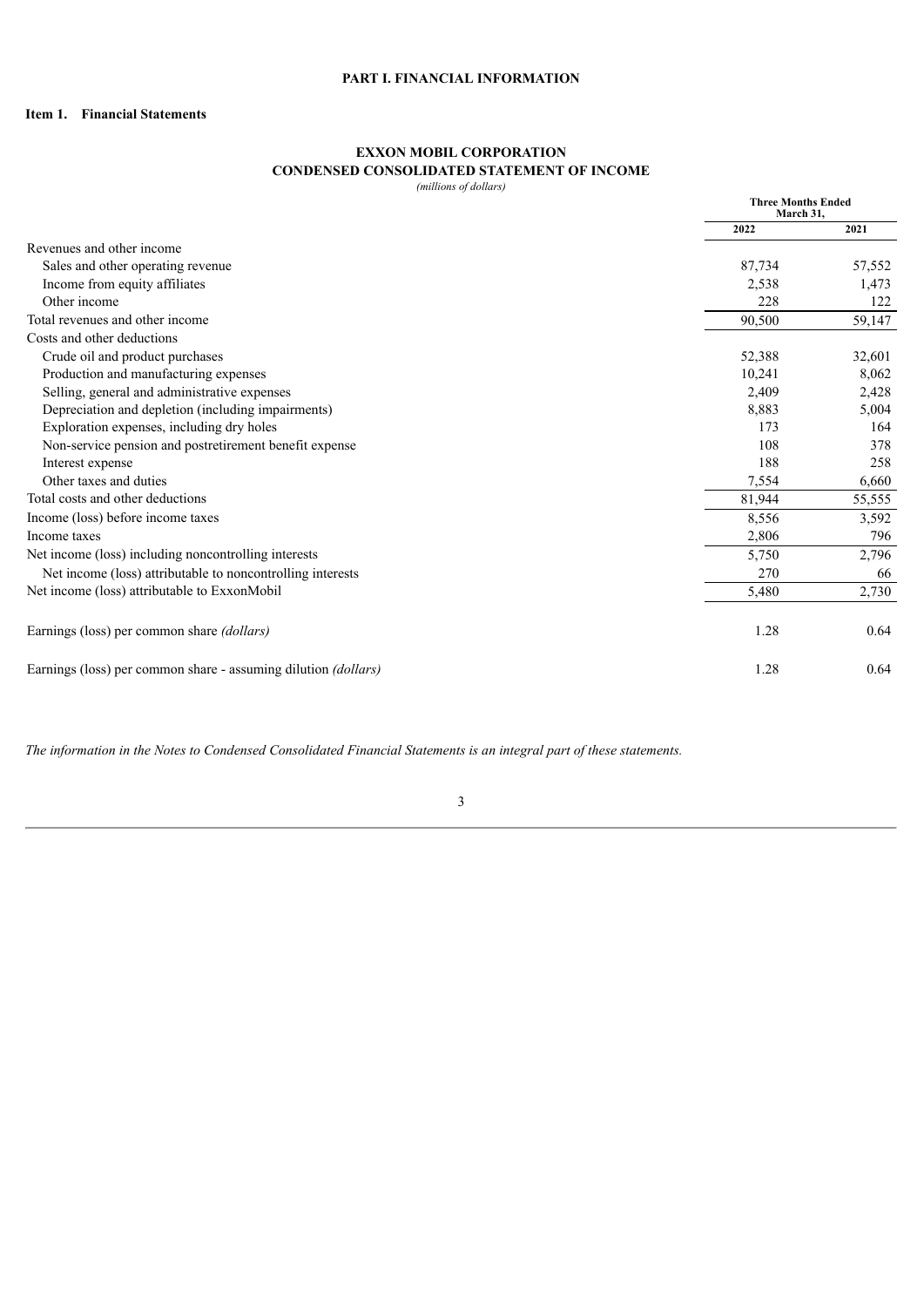## **EXXON MOBIL CORPORATION CONDENSED CONSOLIDATED STATEMENT OF COMPREHENSIVE INCOME**

*(millions of dollars)*

|                                                                                                                      | <b>Three Months Ended</b><br>March 31, |       |
|----------------------------------------------------------------------------------------------------------------------|----------------------------------------|-------|
|                                                                                                                      | 2022                                   | 2021  |
| Net income (loss) including noncontrolling interests                                                                 | 5,750                                  | 2,796 |
| Other comprehensive income (loss) (net of income taxes)                                                              |                                        |       |
| Foreign exchange translation adjustment                                                                              | 741                                    | 149   |
| Postretirement benefits reserves adjustment (excluding amortization)                                                 | 105                                    | 168   |
| Amortization and settlement of postretirement benefits reserves adjustment<br>included in net periodic benefit costs | 93                                     | 378   |
| Total other comprehensive income (loss)                                                                              | 939                                    | 695   |
| Comprehensive income (loss) including noncontrolling interests                                                       | 6,689                                  | 3,491 |
| Comprehensive income (loss) attributable to noncontrolling interests                                                 | 359                                    | 146   |
| Comprehensive income (loss) attributable to ExxonMobil                                                               | 6,330                                  | 3,345 |

The information in the Notes to Condensed Consolidated Financial Statements is an integral part of these statements.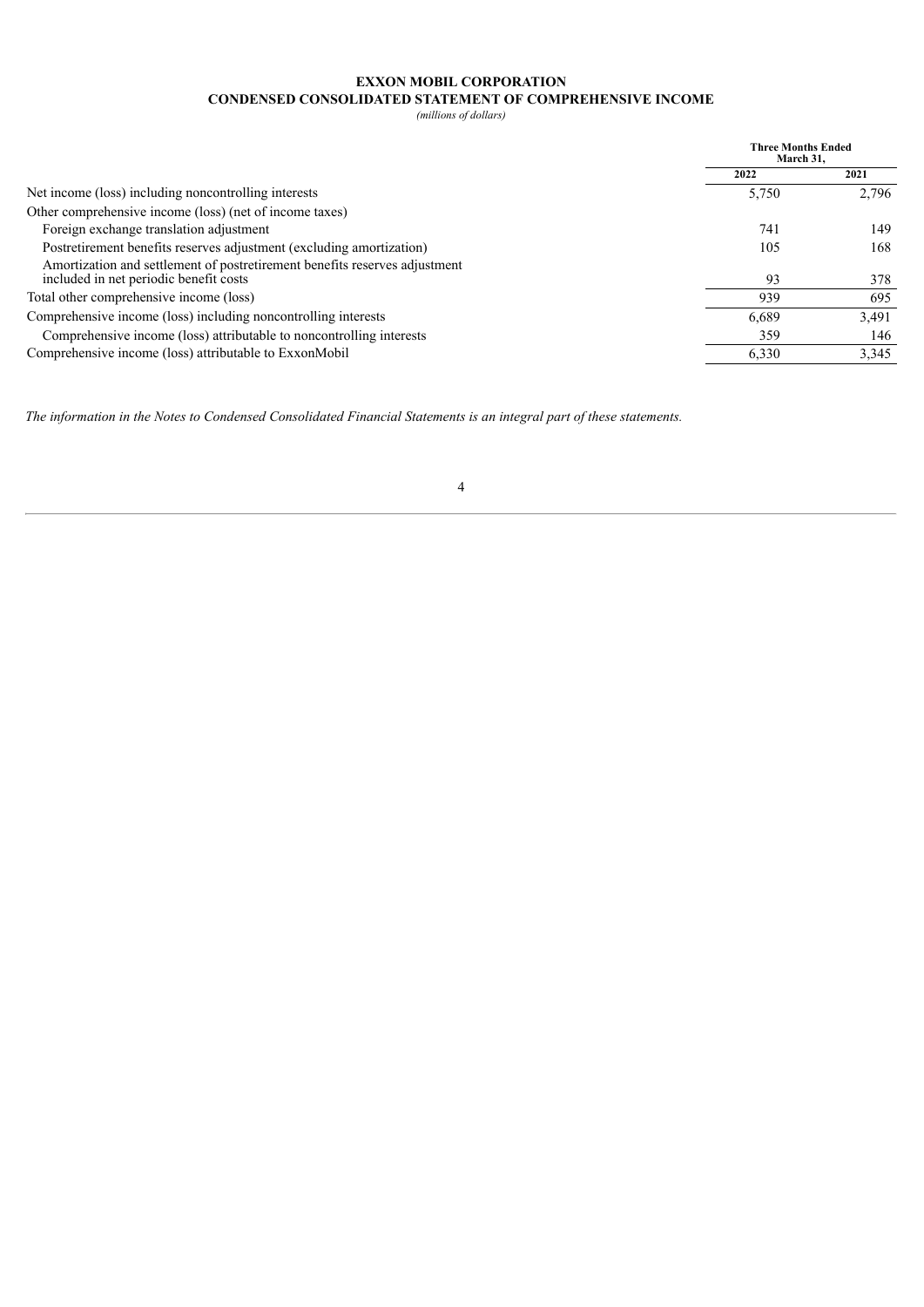## **EXXON MOBIL CORPORATION CONDENSED CONSOLIDATED BALANCE SHEET**

*(millions of dollars)*

|                                                                                               | March 31,<br>2022 | December 31,<br>2021 |
|-----------------------------------------------------------------------------------------------|-------------------|----------------------|
| Assets                                                                                        |                   |                      |
| Current assets                                                                                |                   |                      |
| Cash and cash equivalents                                                                     | 11,074            | 6,802                |
| Notes and accounts receivable – net                                                           | 42,142            | 32,383               |
| Inventories                                                                                   |                   |                      |
| Crude oil, products and merchandise                                                           | 18,074            | 14,519               |
| Materials and supplies                                                                        | 4,103             | 4,261                |
| Other current assets                                                                          | 1,862             | 1,189                |
| Total current assets                                                                          | 77,255            | 59,154               |
| Investments, advances and long-term receivables                                               | 46,329            | 45,195               |
| Property, plant and equipment – net                                                           | 212,773           | 216,552              |
| Other assets, including intangibles – net                                                     | 18,414            | 18,022               |
| <b>Total Assets</b>                                                                           | 354,771           | 338,923              |
| Liabilities                                                                                   |                   |                      |
| Current liabilities                                                                           |                   |                      |
| Notes and loans payable                                                                       | 4,886             | 4,276                |
| Accounts payable and accrued liabilities                                                      | 63,501            | 50,766               |
| Income taxes payable                                                                          | 3,672             | 1,601                |
| Total current liabilities                                                                     | 72,059            | 56,643               |
| Long-term debt                                                                                | 42,651            | 43,428               |
| Postretirement benefits reserves                                                              | 18,255            | 18,430               |
| Deferred income tax liabilities                                                               | 19,533            | 20,165               |
| Long-term obligations to equity companies                                                     | 2,875             | 2,857                |
| Other long-term obligations                                                                   | 22,872            | 21,717               |
| <b>Total Liabilities</b>                                                                      | 178,245           | 163,240              |
| Commitments and contingencies (Note 3)                                                        |                   |                      |
| Equity                                                                                        |                   |                      |
| Common stock without par value                                                                |                   |                      |
| (9,000 million shares authorized, 8,019 million shares issued)                                | 15,879            | 15,746               |
| Earnings reinvested                                                                           | 393,779           | 392,059              |
| Accumulated other comprehensive income                                                        | (12, 914)         | (13,764)             |
| Common stock held in treasury                                                                 |                   |                      |
| (3,806 million shares at March 31, 2022 and<br>$3,780$ million shares at December $31,2021$ ) | (227, 529)        | (225, 464)           |
| ExxonMobil share of equity                                                                    | 169,215           | 168,577              |
| Noncontrolling interests                                                                      | 7,311             | 7,106                |
| <b>Total Equity</b>                                                                           | 176,526           | 175,683              |
| Total Liabilities and Equity                                                                  | 354,771           | 338,923              |
|                                                                                               |                   |                      |

The information in the Notes to Condensed Consolidated Financial Statements is an integral part of these statements.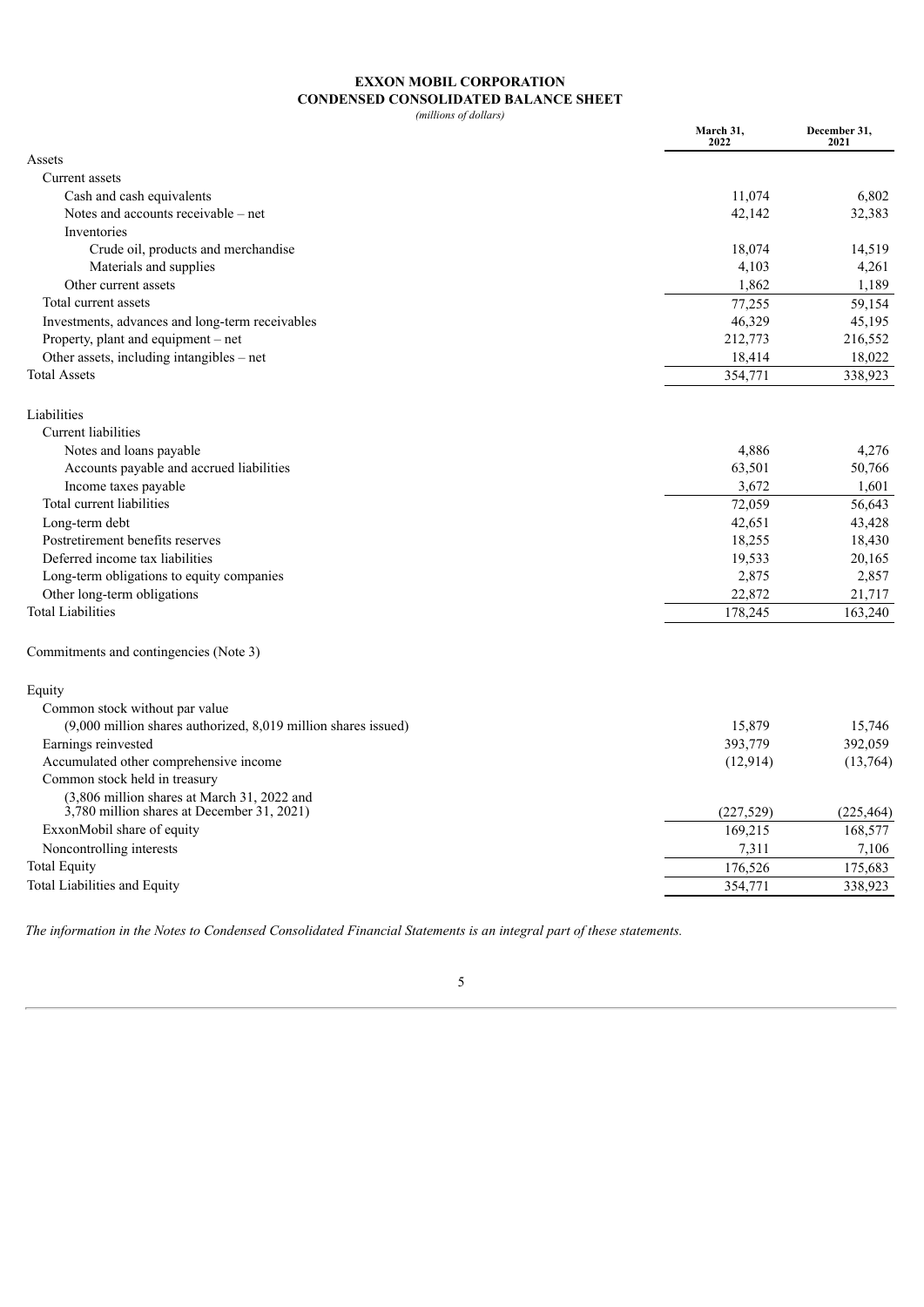## **EXXON MOBIL CORPORATION CONDENSED CONSOLIDATED STATEMENT OF CASH FLOWS**

*(millions of dollars)*

|                                                                        | <b>Three Months Ended</b><br>March 31, |           |  |
|------------------------------------------------------------------------|----------------------------------------|-----------|--|
|                                                                        | 2022                                   | 2021      |  |
| Cash flows from operating activities                                   |                                        |           |  |
| Net income (loss) including noncontrolling interests                   | 5,750                                  | 2,796     |  |
| Depreciation and depletion (including impairments)                     | 8,883                                  | 5,004     |  |
| Changes in operational working capital, excluding cash and debt        | 1,086                                  | 1,953     |  |
| All other items - net                                                  | (931)                                  | (489)     |  |
| Net cash provided by operating activities                              | 14,788                                 | 9,264     |  |
| Cash flows from investing activities                                   |                                        |           |  |
| Additions to property, plant and equipment                             | (3,911)                                | (2,400)   |  |
| Proceeds from asset sales and returns of investments                   | 293                                    | 307       |  |
| Additional investments and advances                                    | (417)                                  | (349)     |  |
| Other investing activities including collection of advances            | 90                                     | 87        |  |
| Net cash used in investing activities                                  | (3,945)                                | (2,355)   |  |
| Cash flows from financing activities                                   |                                        |           |  |
| Additions to short-term debt                                           |                                        | 5,781     |  |
| Reductions in short-term debt                                          | (2,098)                                | (10, 849) |  |
| Additions/(reductions) in debt with three months or less maturity      | 1,366                                  | 1,003     |  |
| Cash dividends to ExxonMobil shareholders                              | (3,760)                                | (3,720)   |  |
| Cash dividends to noncontrolling interests                             | (60)                                   | (52)      |  |
| Changes in noncontrolling interests                                    | (94)                                   | 53        |  |
| Common stock acquired                                                  | (2,067)                                | (1)       |  |
| Net cash used in financing activities                                  | (6,713)                                | (7,785)   |  |
| Effects of exchange rate changes on cash                               | 142                                    | 27        |  |
| Increase/(decrease) in cash and cash equivalents                       | 4,272                                  | (849)     |  |
| Cash and cash equivalents at beginning of period                       | 6,802                                  | 4,364     |  |
| Cash and cash equivalents at end of period                             | 11,074                                 | 3,515     |  |
| Supplemental Disclosures                                               |                                        |           |  |
| Income taxes paid                                                      | 1,798                                  | 855       |  |
| Cash interest paid                                                     |                                        |           |  |
| Included in cash flows from operating activities                       | 319                                    | 405       |  |
| Capitalized, included in cash flows from investing activities          | 187                                    | 151       |  |
| Total cash interest paid                                               | 506                                    | 556       |  |
| Noncash right of use assets recorded in exchange for lease liabilities |                                        |           |  |
| Operating leases                                                       | 240                                    | 265       |  |
| Finance leases                                                         | 656                                    |           |  |

The information in the Notes to Condensed Consolidated Financial Statements is an integral part of these statements.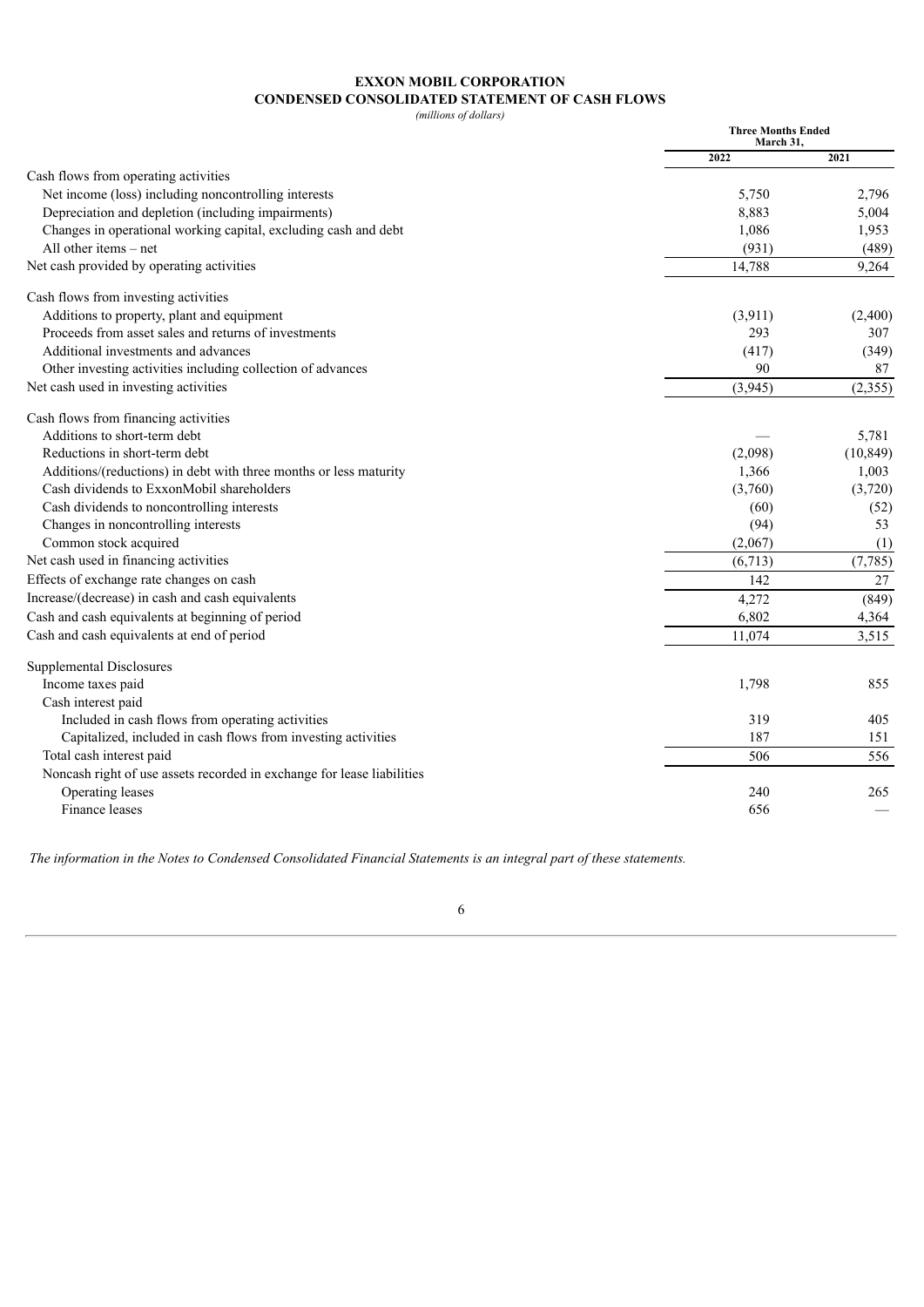## **EXXON MOBIL CORPORATION CONDENSED CONSOLIDATED STATEMENT OF CHANGES IN EQUITY**

*(millions of dollars)*

|                                    | <b>ExxonMobil Share of Equity</b> |                               |                                                     |                                                   |                                             |                                         |                     |
|------------------------------------|-----------------------------------|-------------------------------|-----------------------------------------------------|---------------------------------------------------|---------------------------------------------|-----------------------------------------|---------------------|
|                                    | Common<br><b>Stock</b>            | Earnings<br><b>Reinvested</b> | <b>Accumulated Other</b><br>Comprehensive<br>Income | <b>Common Stock</b><br>Held in<br><b>Treasury</b> | <b>ExxonMobil</b><br><b>Share of Equity</b> | Non-<br>controlling<br><b>Interests</b> | <b>Total Equity</b> |
| Balance as of December 31, 2020    | 15,688                            | 383,943                       | (16,705)                                            | (225,776)                                         | 157,150                                     | 6,980                                   | 164,130             |
| Amortization of stock-based awards | 202                               |                               |                                                     |                                                   | 202                                         |                                         | 202                 |
| Other                              | (6)                               |                               |                                                     |                                                   | (6)                                         | 53                                      | 47                  |
| Net income (loss) for the period   |                                   | 2,730                         |                                                     |                                                   | 2,730                                       | 66                                      | 2,796               |
| Dividends - common shares          |                                   | (3,720)                       |                                                     |                                                   | (3,720)                                     | (52)                                    | (3,772)             |
| Other comprehensive income (loss)  |                                   |                               | 615                                                 |                                                   | 615                                         | 80                                      | 695                 |
| Acquisitions, at cost              |                                   |                               |                                                     | (1)                                               | (1)                                         |                                         | (1)                 |
| Dispositions                       |                                   |                               |                                                     | 4                                                 | 4                                           |                                         |                     |
| Balance as of March 31, 2021       | 15,884                            | 382,953                       | (16,090)                                            | (225, 773)                                        | 156,974                                     | 7,127                                   | 164,101             |
| Balance as of December 31, 2021    | 15,746                            | 392,059                       | (13,764)                                            | (225, 464)                                        | 168,577                                     | 7,106                                   | 175,683             |
| Amortization of stock-based awards | 138                               |                               |                                                     |                                                   | 138                                         |                                         | 138                 |
| Other                              | (5)                               |                               |                                                     |                                                   | (5)                                         | 14                                      | 9                   |
| Net income (loss) for the period   |                                   | 5,480                         |                                                     |                                                   | 5,480                                       | 270                                     | 5,750               |
| Dividends - common shares          |                                   | (3,760)                       |                                                     |                                                   | (3,760)                                     | (60)                                    | (3,820)             |
| Other comprehensive income (loss)  |                                   |                               | 850                                                 |                                                   | 850                                         | 89                                      | 939                 |
| Acquisitions, at cost              |                                   |                               |                                                     | (2,067)                                           | (2,067)                                     | (108)                                   | (2,175)             |
| Dispositions                       |                                   |                               |                                                     |                                                   |                                             |                                         |                     |
| Balance as of March 31, 2022       | 15,879                            | 393,779                       | (12,914)                                            | (227, 529)                                        | 169,215                                     | 7,311                                   | 176,526             |

|                                    | Three Months Ended March 31, 2022 |                         |             |               | Three Months Ended March 31, 2021 |             |
|------------------------------------|-----------------------------------|-------------------------|-------------|---------------|-----------------------------------|-------------|
| <b>Common Stock Share Activity</b> | Issued                            | <b>Held in Treasury</b> | Outstanding | <b>Issued</b> | <b>Held in Treasury</b>           | Outstanding |
|                                    |                                   | (millions of shares)    |             |               | (millions of shares)              |             |
| Balance as of December 31          | 8,019                             | (3,780)                 | 4,239       | 8.019         | (3,786)                           | 4,233       |
| Acquisitions                       |                                   | (26)                    | (26)        |               |                                   |             |
| Dispositions                       |                                   |                         |             |               |                                   |             |
| Balance as of March 31             | 8.019                             | (3.806)                 | 4.213       | 8.019         | (3,785)                           | 4.234       |

The information in the Notes to Condensed Consolidated Financial Statements is an integral part of these statements.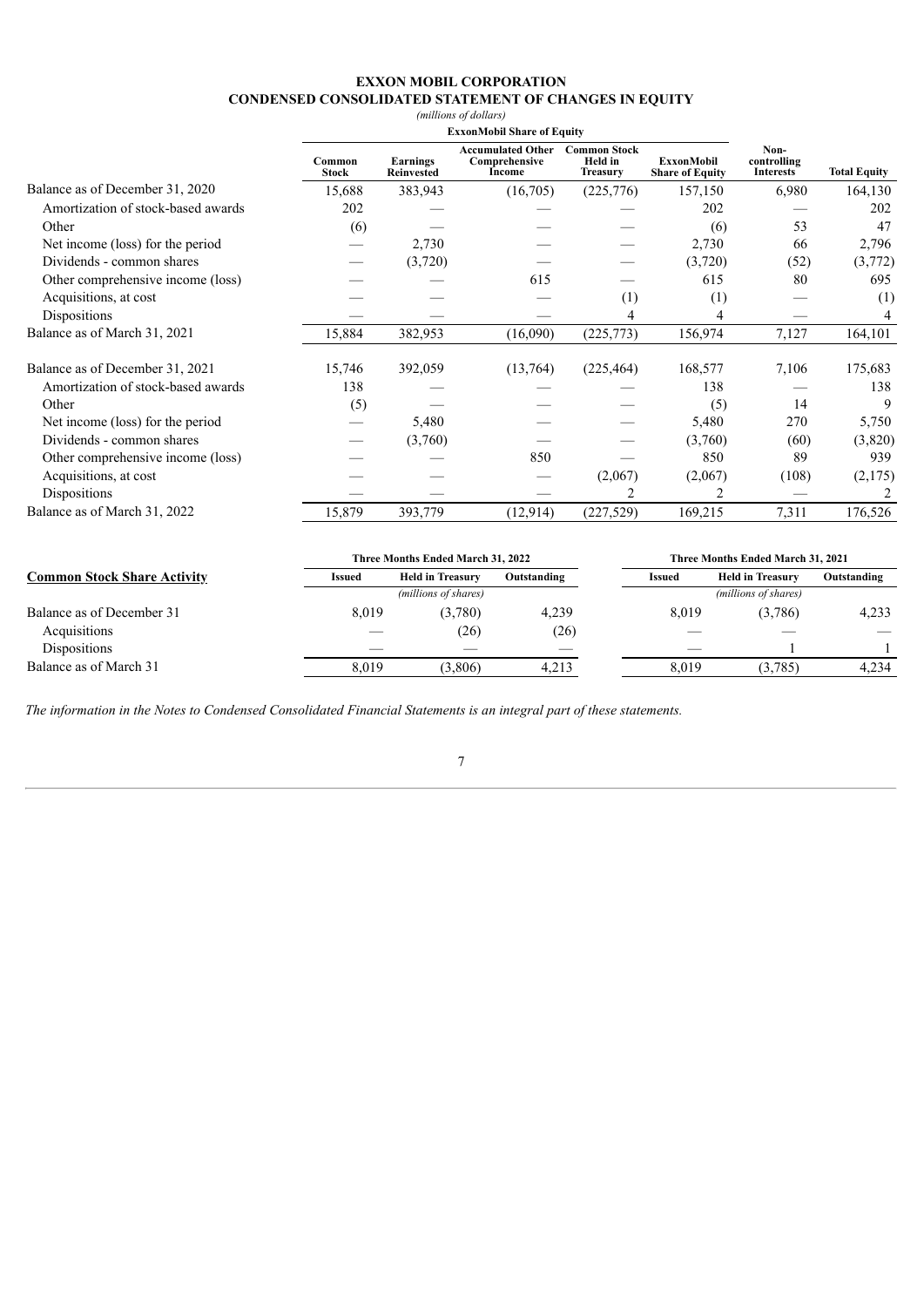#### **EXXON MOBIL CORPORATION**

## **NOTES TO CONDENSED CONSOLIDATED FINANCIAL STATEMENTS**

#### **1. Basis of Financial Statement Preparation**

These unaudited condensed consolidated financial statements should be read in the context of the consolidated financial statements and notes thereto filed with the Securities and Exchange Commission in the Corporation's 2021 Annual Report on Form 10-K. In the opinion of the Corporation, the information furnished herein reflects all known accruals and adjustments necessary for a fair statement of the results for the periods reported herein. All such adjustments are of a normal recurring nature. Prior data has been reclassified in certain cases to conform to the current presentation basis.

The Corporation's exploration and production activities are accounted for under the "successful efforts" method.

#### **2. Russia**

In early March, in response to Russia's military action in Ukraine, the Corporation announced that it plans to discontinue operations on the Sakhalin-1 project ("Sakhalin") and develop steps to exit the venture. In light of this, and given the considerable uncertainties surrounding the ongoing operation and future cash-flow generating capability of Sakhalin, an impairment assessment was required, and management determined that the carrying value of the asset group was not recoverable. As a result, the Corporation's first quarter earnings include after-tax charges of \$3.4 billion largely representing the impairment of its operations related to Sakhalin. On a before-tax basis, the charges amounted to \$4.6 billion, substantially all of which is reflected in the line captioned "Depreciation and depletion (including impairments)" on the Condensed Consolidated Statement of Income. The Corporation's exit from the project would result in quantities estimated at 150 million oil-equivalent barrels no longer qualifying as proved reserves, which represented less than one percent of the Corporation's 18.5 billion oil-equivalent barrels of proved reserves at year-end 2021.

The assessment of fair value required the use of Level 3 inputs and assumptions that are based on the views of a likely market participant. As of March 31, the pool of market participants for Russia-based upstream assets was assessed as extremely limited. In arriving at a fair value for its interest in Sakhalin, the Corporation considered, among other things, the current state of sanctions, the regulatory environment within Russia, the statements and actions of potential market participants, and the range and risks of future cash flows that a market participant might consider. Given these significant uncertainties, the likelihood of a third-party market participant agreeing to engage in a transaction for the Corporation's interest in Sakhalin, as of March 31, was judged to be remote.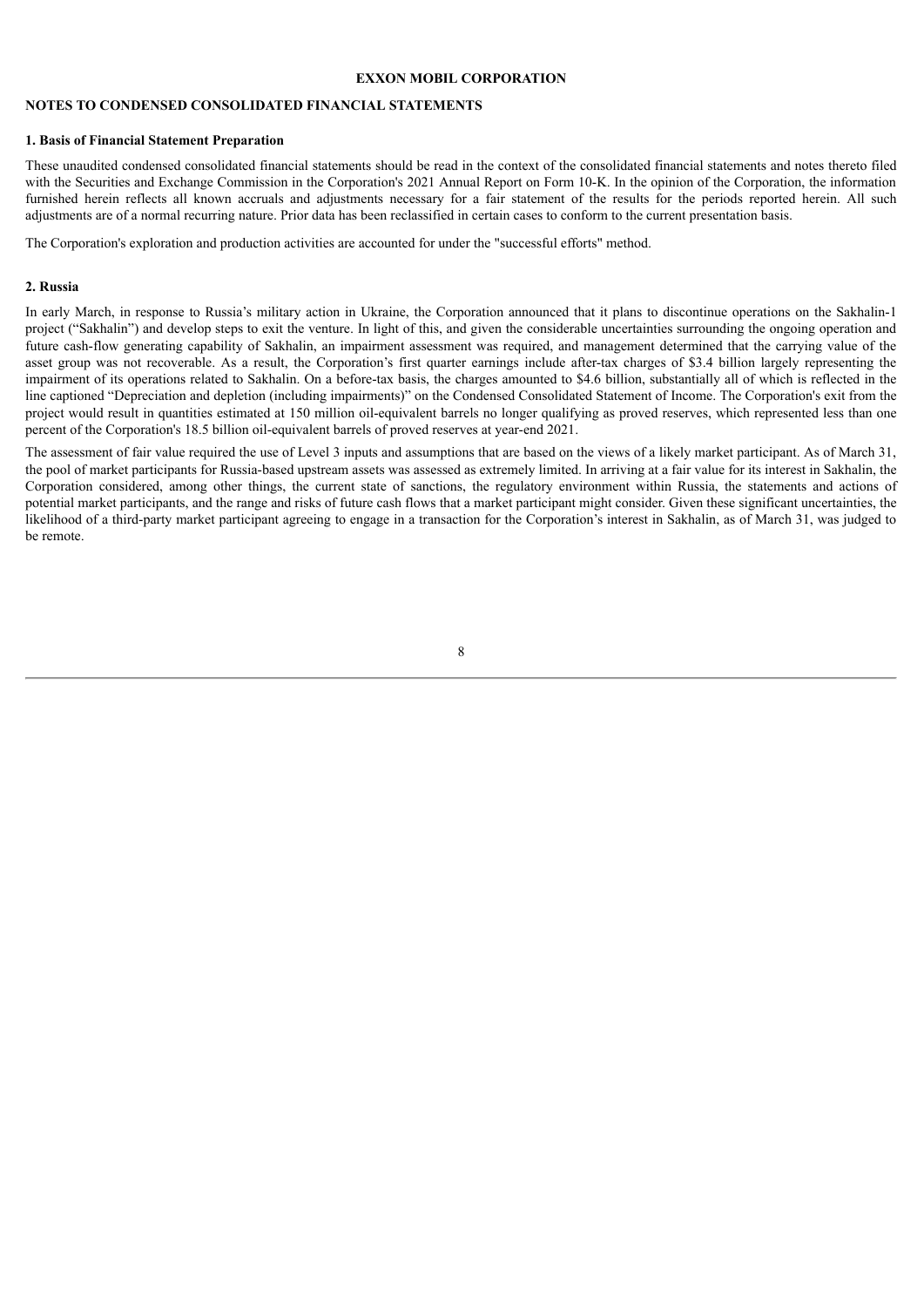#### **3. Litigation and Other Contingencies**

Litigation. A variety of claims have been made against ExxonMobil and certain of its consolidated subsidiaries in a number of pending lawsuits. Management has regular litigation reviews, including updates from corporate and outside counsel, to assess the need for accounting recognition or disclosure of these contingencies. The Corporation accrues an undiscounted liability for those contingencies where the incurrence of a loss is probable and the amount can be reasonably estimated. If a range of amounts can be reasonably estimated and no amount within the range is a better estimate than any other amount, then the minimum of the range is accrued. The Corporation does not record liabilities when the likelihood that the liability has been incurred is probable but the amount cannot be reasonably estimated or when the liability is believed to be only reasonably possible or remote. For contingencies where an unfavorable outcome is reasonably possible and which are significant, the Corporation discloses the nature of the contingency and, where feasible, an estimate of the possible loss. For purposes of our contingency disclosures, "significant" includes material matters, as well as other matters which management believes should be disclosed. ExxonMobil will continue to defend itself vigorously in these matters. Based on a consideration of all relevant facts and circumstances, the Corporation does not believe the ultimate outcome of any currently pending lawsuit against ExxonMobil will have a material adverse effect upon the Corporation's operations, financial condition, or financial statements taken as a whole.

**Other Contingencies.** The Corporation and certain of its consolidated subsidiaries were contingently liable at March 31, 2022, for guarantees relating to notes, loans and performance under contracts. Where guarantees for environmental remediation and other similar matters do not include a stated cap, the amounts reflect management's estimate of the maximum potential exposure. These guarantees are not reasonably likely to have a material effect on the Corporation's financial condition, changes in financial condition, revenues or expenses, results of operations, liquidity, capital expenditures or capital resources.

|              |                                                 | <b>March 31, 2022</b>                          |              |  |
|--------------|-------------------------------------------------|------------------------------------------------|--------------|--|
|              | <b>Equity Company</b><br><b>Obligations</b> (1) | <b>Other Third-Party</b><br><b>Obligations</b> | <b>Total</b> |  |
|              |                                                 | (millions of dollars)                          |              |  |
| Guarantees   |                                                 |                                                |              |  |
| Debt-related | 1,152                                           | 145                                            | 1,297        |  |
| Other        | 830                                             | 6,379                                          | 7,209        |  |
| Total        | 1,982                                           | 6,524                                          | 8,506        |  |
|              |                                                 |                                                |              |  |

### *(1) ExxonMobil share*

Additionally, the Corporation and its affiliates have numerous long-term sales and purchase commitments in their various business activities, all of which are expected to be fulfilled with no adverse consequences material to the Corporation's operations or financial condition.

The operations and earnings of the Corporation and its affiliates throughout the world have been, and may in the future be, affected from time to time in varying degree by political developments and laws and regulations, such as forced divestiture of assets; restrictions on production, imports and exports; price controls; tax increases and retroactive tax claims; expropriation of property; cancellation of contract rights and environmental regulations. Both the likelihood of such occurrences and their overall effect upon the Corporation vary greatly from country to country and are not predictable.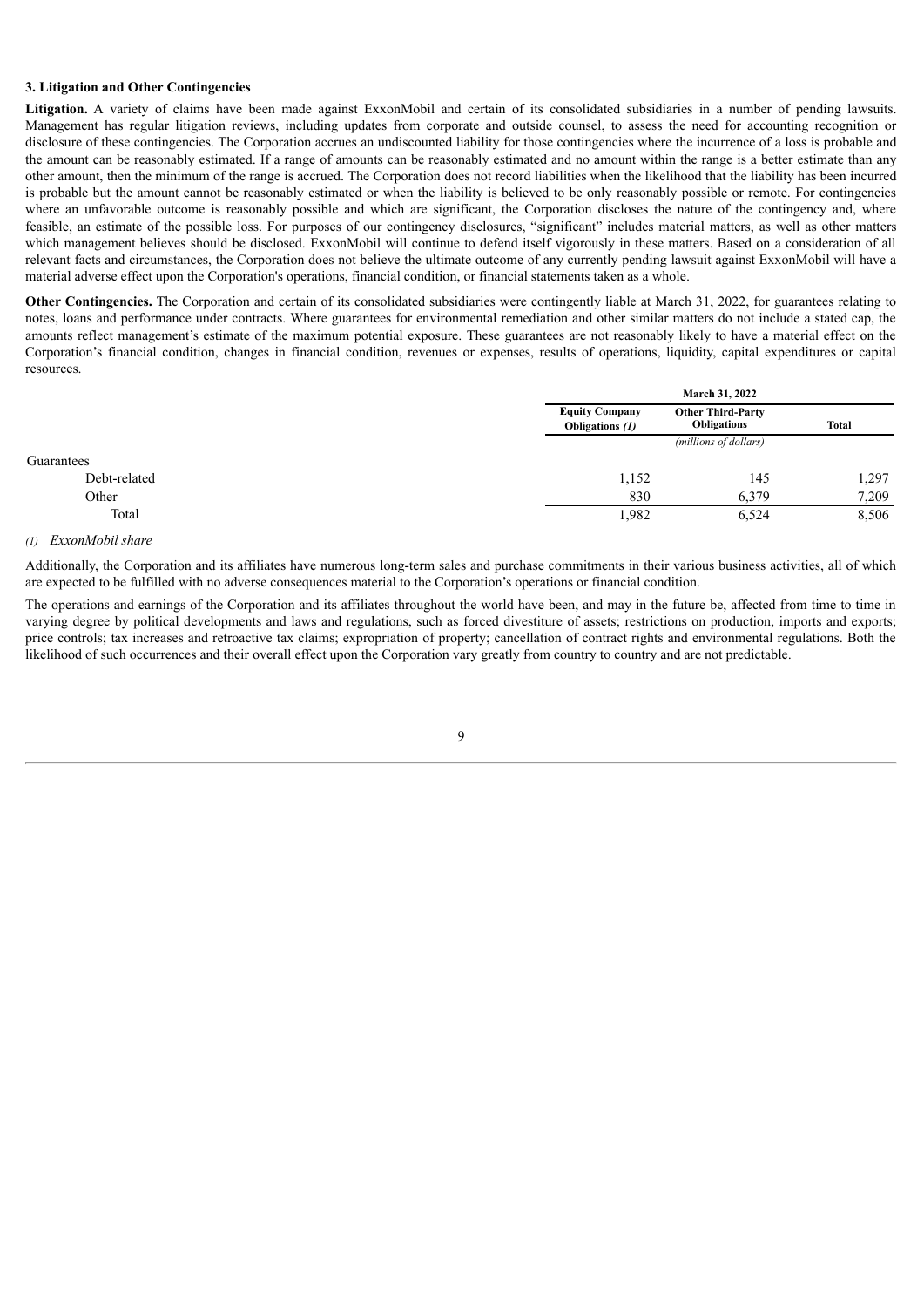## **4. Other Comprehensive Income Information**

| <b>ExxonMobil Share of Accumulated Other</b><br><b>Comprehensive Income</b>                               | <b>Cumulative Foreign</b><br><b>Exchange Translation</b><br>Adjustment | <b>Postretirement Benefits</b><br><b>Reserves Adjustment</b> | Total    |
|-----------------------------------------------------------------------------------------------------------|------------------------------------------------------------------------|--------------------------------------------------------------|----------|
|                                                                                                           |                                                                        | (millions of dollars)                                        |          |
| Balance as of December 31, 2020                                                                           | (10,614)                                                               | (6,091)                                                      | (16,705) |
| Current period change excluding amounts reclassified<br>from accumulated other comprehensive income $(1)$ | 88                                                                     | 158                                                          | 246      |
| Amounts reclassified from accumulated other<br>comprehensive income                                       |                                                                        | 369                                                          | 369      |
| Total change in accumulated other comprehensive income                                                    | 88                                                                     | 527                                                          | 615      |
| Balance as of March 31, 2021                                                                              | (10, 526)                                                              | (5,564)                                                      | (16,090) |
| Balance as of December 31, 2021                                                                           | (11, 499)                                                              | (2,265)                                                      | (13,764) |
| Current period change excluding amounts reclassified<br>from accumulated other comprehensive income (1)   | 661                                                                    | 102                                                          | 763      |
| Amounts reclassified from accumulated other<br>comprehensive income                                       |                                                                        | 87                                                           | 87       |
| Total change in accumulated other comprehensive income                                                    | 661                                                                    | 189                                                          | 850      |
| Balance as of March 31, 2022                                                                              | (10, 838)                                                              | (2,076)                                                      | (12,914) |

(1) Cumulative Foreign Exchange Translation Adjustment includes net investment hedge gain/(loss) net of taxes of \$79 million and \$191 million in 2022 *and 2021, respectively.*

| <b>Amounts Reclassified Out of Accumulated Other</b>                                                                 | <b>Three Months Ended</b><br>March 31,         |       |
|----------------------------------------------------------------------------------------------------------------------|------------------------------------------------|-------|
| Comprehensive Income - Before-tax Income/(Expense)                                                                   | 2022                                           | 2021  |
|                                                                                                                      | (millions of dollars)                          |       |
| Amortization and settlement of postretirement benefits reserves<br>adjustment included in net periodic benefit costs |                                                |       |
| (Statement of Income line: Non-service pension and postretirement benefit)<br>expense)                               | (120)                                          | (484) |
| Income Tax (Expense)/Credit For<br><b>Components of Other Comprehensive Income</b>                                   | <b>Three Months Ended</b><br>March 31,<br>2022 | 2021  |
|                                                                                                                      | (millions of dollars)                          |       |
| Foreign exchange translation adjustment                                                                              | (22)                                           | (53)  |
| Postretirement benefits reserves adjustment (excluding<br>amortization)                                              | (40)                                           | (58)  |
| Amortization and settlement of postretirement benefits reserves<br>adjustment included in net periodic benefit costs | (27)                                           | (106) |
| Total                                                                                                                | (89)                                           | (217) |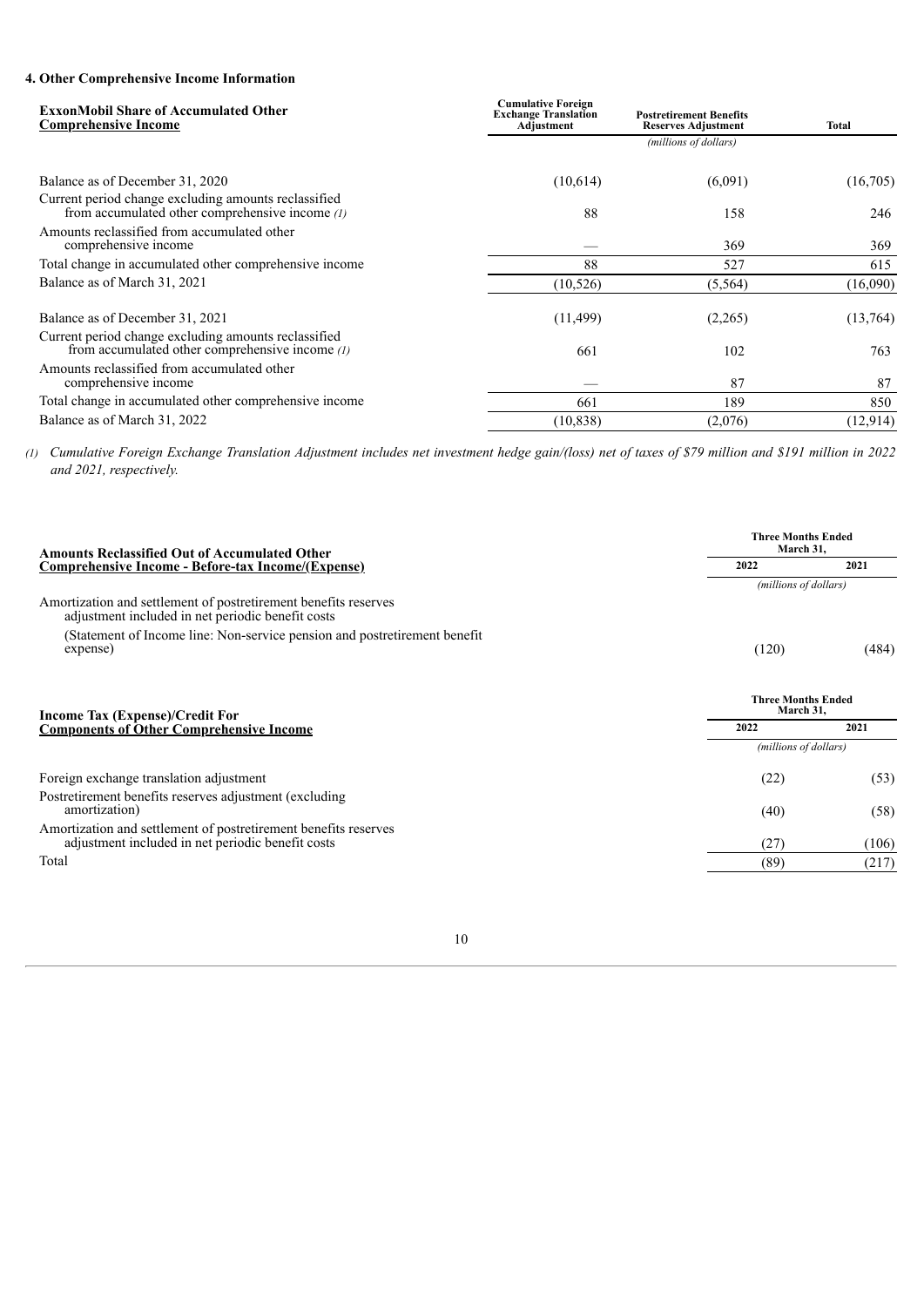## **5. Earnings Per Share**

|                                                                                  | <b>Three Months Ended</b><br>March 31. |       |
|----------------------------------------------------------------------------------|----------------------------------------|-------|
|                                                                                  | 2022                                   | 2021  |
| Earnings per common share                                                        |                                        |       |
| Net income (loss) attributable to ExxonMobil (millions of dollars)               | 5.480                                  | 2.730 |
| Weighted average number of common shares outstanding <i>(millions of shares)</i> | 4.266                                  | 4.272 |
| Earnings (loss) per common share <i>(dollars)</i> (1)                            | 1.28                                   | 0.64  |
| Dividends paid per common share <i>(dollars)</i>                                 | 0.88                                   | 0.87  |

(1) The calculation of earnings (loss) per common share and earnings (loss) per common share - assuming dilution are the same in each period shown.

## **6. Pension and Other Postretirement Benefits**

|                                                         | <b>Three Months Ended</b><br>March 31, |       |
|---------------------------------------------------------|----------------------------------------|-------|
|                                                         | 2022                                   | 2021  |
|                                                         | (millions of dollars)                  |       |
| <b>Components of net benefit cost</b>                   |                                        |       |
| Pension Benefits - U.S.                                 |                                        |       |
| Service cost                                            | 179                                    | 225   |
| Interest cost                                           | 129                                    | 139   |
| Expected return on plan assets                          | (140)                                  | (180) |
| Amortization of actuarial loss/(gain)                   | 39                                     | 61    |
| Amortization of prior service cost                      | (7)                                    | (6)   |
| Net pension enhancement and curtailment/settlement cost | 37                                     | 298   |
| Net benefit cost                                        | 237                                    | 537   |
| Pension Benefits - Non-U.S.                             |                                        |       |
| Service cost                                            | 150                                    | 195   |
| Interest cost                                           | 160                                    | 130   |
| Expected return on plan assets                          | (213)                                  | (258) |
| Amortization of actuarial loss/(gain)                   | 47                                     | 108   |
| Amortization of prior service cost                      | 12                                     | 15    |
| Net pension enhancement and curtailment/settlement cost |                                        | 12    |
| Net benefit cost                                        | 156                                    | 202   |
| Other Postretirement Benefits                           |                                        |       |
| Service cost                                            | 40                                     | 49    |
| Interest cost                                           | 55                                     | 56    |
| Expected return on plan assets                          | (3)                                    | (5)   |
| Amortization of actuarial loss/(gain)                   | 3                                      | 19    |
| Amortization of prior service cost                      | (11)                                   | (11)  |
| Net benefit cost                                        | 84                                     | 108   |
|                                                         |                                        |       |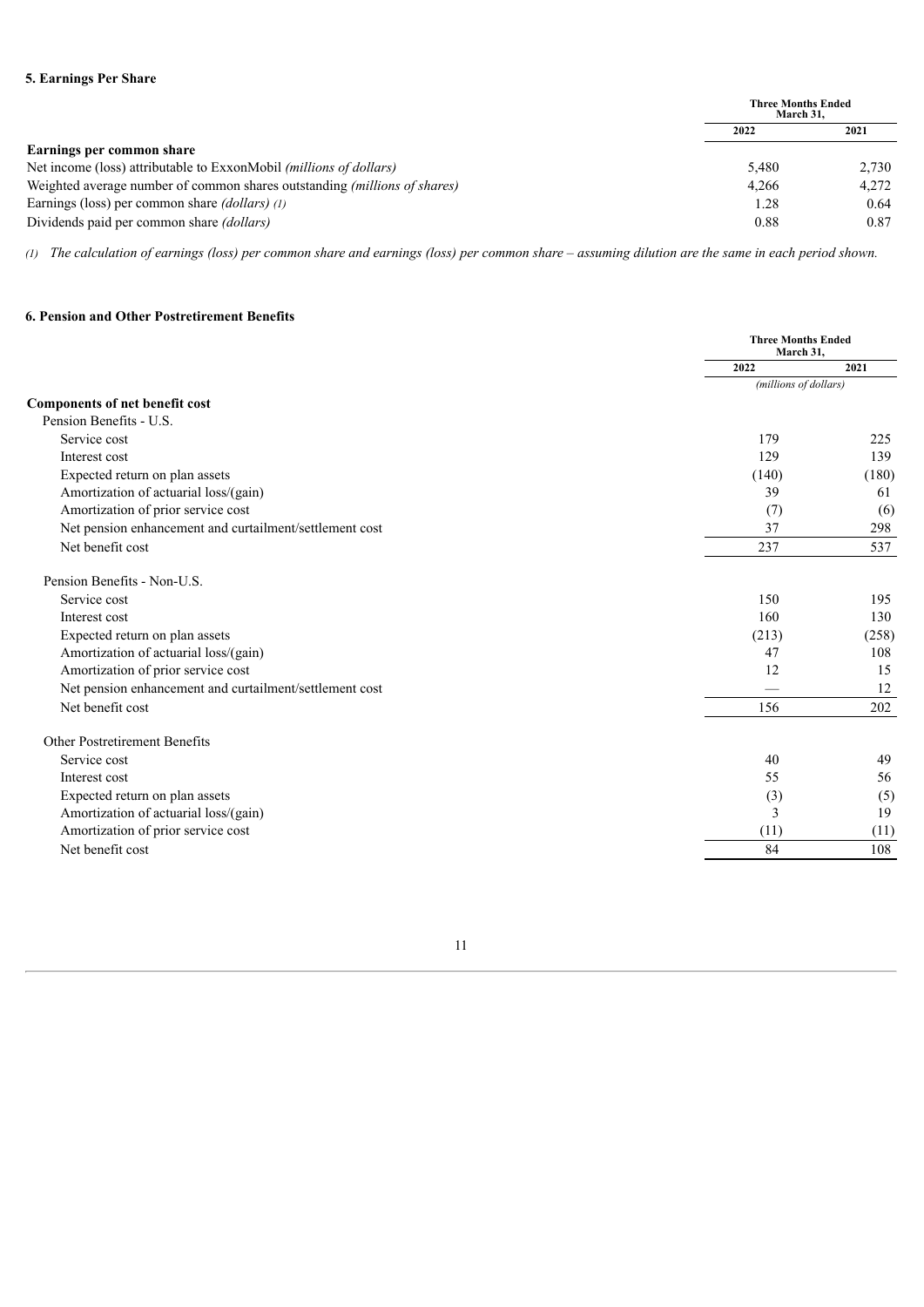#### **7. Financial Instruments and Derivatives**

**Financial Instruments.** The estimated fair value of financial instruments at March 31, 2022 and December 31, 2021, and the related hierarchy level for the fair value measurement was as follows:

|                    |                                                   |                                 | March 31, 2022        |                   |                                                      |                                                    |                                                  |                                                                    |                                 |  |
|--------------------|---------------------------------------------------|---------------------------------|-----------------------|-------------------|------------------------------------------------------|----------------------------------------------------|--------------------------------------------------|--------------------------------------------------------------------|---------------------------------|--|
|                    |                                                   |                                 | (millions of dollars) |                   |                                                      |                                                    |                                                  |                                                                    |                                 |  |
|                    |                                                   |                                 |                       | <b>Fair Value</b> |                                                      |                                                    |                                                  |                                                                    |                                 |  |
|                    |                                                   | Level 1                         | Level 2               | Level 3           | <b>Total Gross</b><br><b>Assets</b><br>& Liabilities | <b>Effect of</b><br>Counterparty<br><b>Netting</b> | <b>Effect of</b><br>Collateral<br><b>Netting</b> | <b>Difference</b><br>in Carrying<br>Value and<br><b>Fair Value</b> | <b>Net</b><br>Carrying<br>Value |  |
| <b>Assets</b>      |                                                   |                                 |                       |                   |                                                      |                                                    |                                                  |                                                                    |                                 |  |
|                    | Derivative assets (1)<br>Advances to/receivables  | 6,886                           | 2,890                 |                   | 9,776                                                | (7,888)                                            | (60)                                             |                                                                    | 1,828                           |  |
|                    | from equity companies $(2)(6)$<br>Other long-term | $\hspace{0.1mm}-\hspace{0.1mm}$ | 2,631                 | 5,491             | 8,122                                                |                                                    |                                                  | 435                                                                | 8,557                           |  |
|                    | financial assets $(3)$                            | 1,152                           |                       | 1,049             | 2,201                                                |                                                    |                                                  | 165                                                                | 2,366                           |  |
| <b>Liabilities</b> |                                                   |                                 |                       |                   |                                                      |                                                    |                                                  |                                                                    |                                 |  |
|                    | Derivative liabilities (4)                        | 7,459                           | 3,940                 |                   | 11,399                                               | (7,888)                                            | (632)                                            |                                                                    | 2,879                           |  |
|                    | Long-term debt $(5)$<br>Long-term obligations     | 40,367                          | 76                    | 2                 | 40,445                                               |                                                    |                                                  | (140)                                                              | 40,305                          |  |
|                    | to equity companies $(6)$<br>Other long-term      |                                 |                       | 2,969             | 2,969                                                |                                                    |                                                  | (94)                                                               | 2,875                           |  |
|                    | financial liabilities (7)                         |                                 |                       | 886               | 886                                                  |                                                    |                                                  | 53                                                                 | 939                             |  |

|                    |                                                   |         | December 31, 2021               |                   |                                                      |                                                    |                                                  |                                                                    |                                 |  |  |
|--------------------|---------------------------------------------------|---------|---------------------------------|-------------------|------------------------------------------------------|----------------------------------------------------|--------------------------------------------------|--------------------------------------------------------------------|---------------------------------|--|--|
|                    |                                                   |         | (millions of dollars)           |                   |                                                      |                                                    |                                                  |                                                                    |                                 |  |  |
|                    |                                                   |         |                                 | <b>Fair Value</b> |                                                      |                                                    |                                                  |                                                                    |                                 |  |  |
|                    |                                                   | Level 1 | Level 2                         | Level 3           | <b>Total Gross</b><br><b>Assets</b><br>& Liabilities | <b>Effect</b> of<br>Counterparty<br><b>Netting</b> | <b>Effect</b> of<br>Collateral<br><b>Netting</b> | <b>Difference</b><br>in Carrying<br>Value and<br><b>Fair Value</b> | <b>Net</b><br>Carrying<br>Value |  |  |
| <b>Assets</b>      |                                                   |         |                                 |                   |                                                      |                                                    |                                                  |                                                                    |                                 |  |  |
|                    | Derivative assets (1)<br>Advances to/receivables  | 1,422   | 1,523                           |                   | 2,945                                                | (1,930)                                            | (28)                                             |                                                                    | 987                             |  |  |
|                    | from equity companies $(2)(6)$<br>Other long-term |         | 3,076                           | 5,373             | 8,449                                                |                                                    |                                                  | (123)                                                              | 8,326                           |  |  |
|                    | financial assets $(3)$                            | 1,134   | $\hspace{0.1mm}-\hspace{0.1mm}$ | 1,058             | 2,192                                                |                                                    |                                                  | 181                                                                | 2,373                           |  |  |
| <b>Liabilities</b> |                                                   |         |                                 |                   |                                                      |                                                    |                                                  |                                                                    |                                 |  |  |
|                    | Derivative liabilities (4)                        | 1,701   | 2,594                           |                   | 4,295                                                | (1,930)                                            | (306)                                            |                                                                    | 2,059                           |  |  |
|                    | Long-term debt $(5)$<br>Long-term obligations     | 44,454  | 88                              | 3                 | 44,545                                               |                                                    | $\overbrace{\phantom{12332}}$                    | (2,878)                                                            | 41,667                          |  |  |
|                    | to equity companies $(6)$<br>Other long-term      |         |                                 | 3,084             | 3,084                                                |                                                    |                                                  | (227)                                                              | 2,857                           |  |  |
|                    | financial liabilities (7)                         |         |                                 | 902               | 902                                                  |                                                    |                                                  | 58                                                                 | 960                             |  |  |

(1) Included in the Balance Sheet lines: Notes and accounts receivable - net and Other assets, including intangibles - net

*(2) Included in the Balance Sheet line: Investments, advances and long-term receivables*

(3) Included in the Balance Sheet lines: Investments, advances and long-term receivables and Other assets, including intangibles - net

(4) Included in the Balance Sheet lines: Accounts payable and accrued liabilities and Other long-term obligations

*(5) Excluding finance lease obligations*

(6) Advances to/receivables from equity companies and long-term obligations to equity companies are mainly designated as hierarchy level 3 inputs. The fair value is calculated by discounting *the remaining obligations by a rate consistent with the credit quality and industry of the company.*

(7) Included in the Balance Sheet line: Other long-term obligations. Includes contingent consideration related to a prior year acquisition where fair value is based on expected drilling *activities and discount rates.*

At March 31, 2022 and December 31, 2021, respectively, the Corporation had \$1,347 million and \$641 million of collateral under master netting arrangements not offset against the derivatives on the Consolidated Balance Sheet, primarily related to initial margin requirements.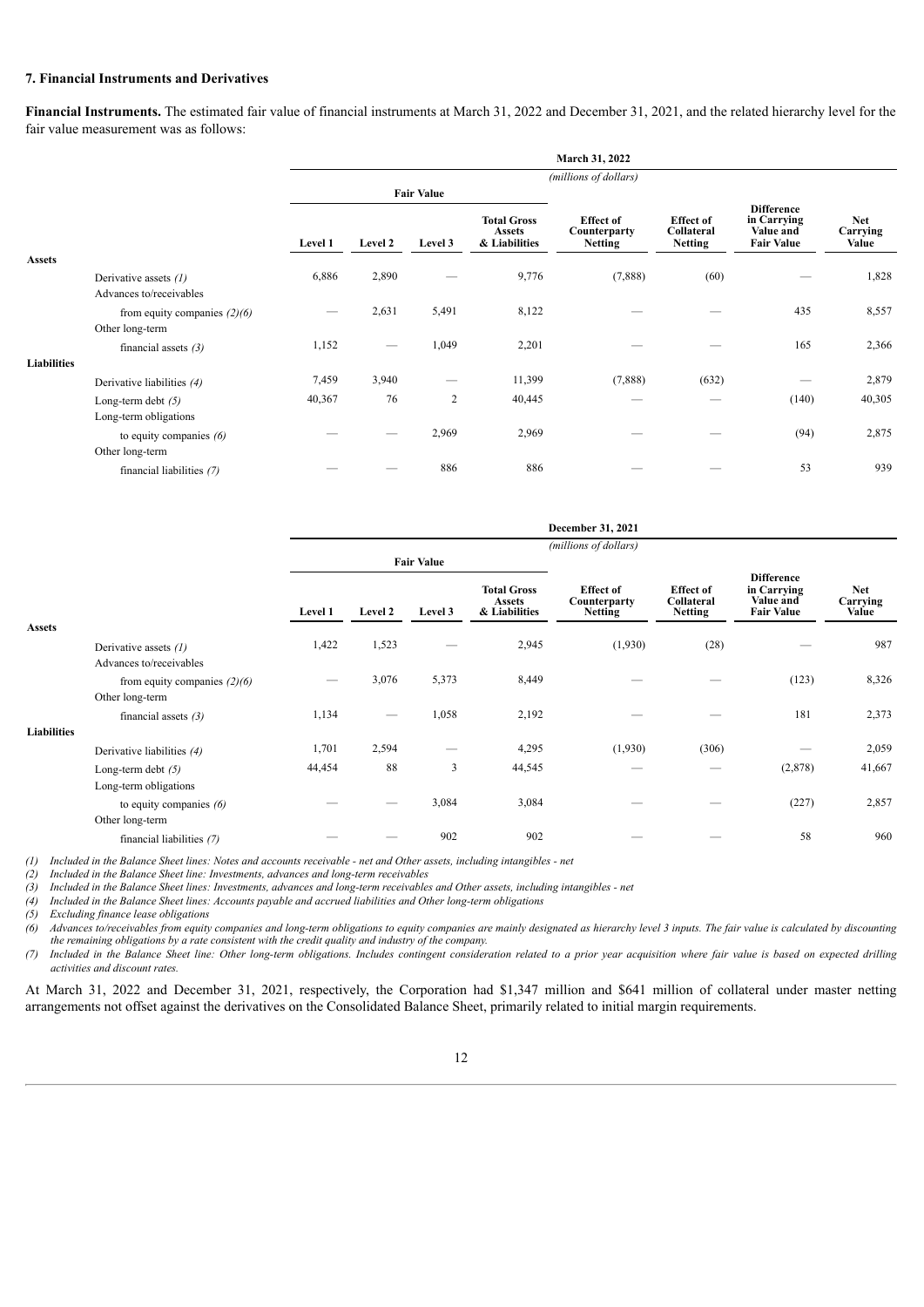The Corporation may use non-derivative financial instruments, such as its foreign currency-denominated debt, as hedges of its net investments in certain foreign subsidiaries. Under this method, the change in the carrying value of the financial instruments due to foreign exchange fluctuations is reported in accumulated other comprehensive income. As of March 31, 2022, the Corporation has designated \$5.0 billion of its Euro-denominated long-term debt and related accrued interest as a net investment hedge of its European business. The net investment hedge is deemed to be perfectly effective.

The Corporation had undrawn short-term committed lines of credit of \$10.7 billion and undrawn long-term committed lines of credit of \$0.6 billion as of first quarter 2022.

**Derivative Instruments.** The Corporation's size, strong capital structure, geographic diversity and the complementary nature of the Upstream, Downstream and Chemical businesses reduce the Corporation's enterprise-wide risk from changes in commodity prices, currency rates and interest rates. In addition, the Corporation uses commodity-based contracts, including derivatives, to manage commodity price risk and to generate returns from trading. Commodity contracts held for trading purposes are presented in the Consolidated Statement of Income on a net basis in the line "Sales and other operating revenue." The Corporation's commodity derivatives are not accounted for under hedge accounting. At times, the Corporation also enters into currency and interest rate derivatives, none of which are material to the Corporation's financial position as of March 31, 2022 and December 31, 2021, or results of operations for the periods ended March 31, 2022 and 2021.

Credit risk associated with the Corporation's derivative position is mitigated by several factors, including the use of derivative clearing exchanges and the quality of and financial limits placed on derivative counterparties. The Corporation maintains a system of controls that includes the authorization, reporting and monitoring of derivative activity.

The net notional long/(short) position of derivative instruments at March 31, 2022 and December 31, 2021, was as follows:

|                              | March 31,<br>2022 | December 31,<br>2021 |
|------------------------------|-------------------|----------------------|
|                              | (millions)        |                      |
| Crude oil (barrels)          | 91                | 82                   |
| Petroleum products (barrels) | (37)              | (48)                 |
| Natural gas (MMBTUs)         | (101)             | (115)                |

Realized and unrealized gains/(losses) on derivative instruments that were recognized in the Consolidated Statement of Income are included in the following lines on a before-tax basis:

|                                   | <b>Three Months Ended</b><br>March 31, |       |
|-----------------------------------|----------------------------------------|-------|
|                                   | 2022                                   | 2021  |
|                                   | (millions of dollars)                  |       |
| Sales and other operating revenue | (2, 535)                               | (512) |
| Crude oil and product purchases   | (26)                                   |       |
| Total                             | (2,561)                                | (511) |
|                                   |                                        |       |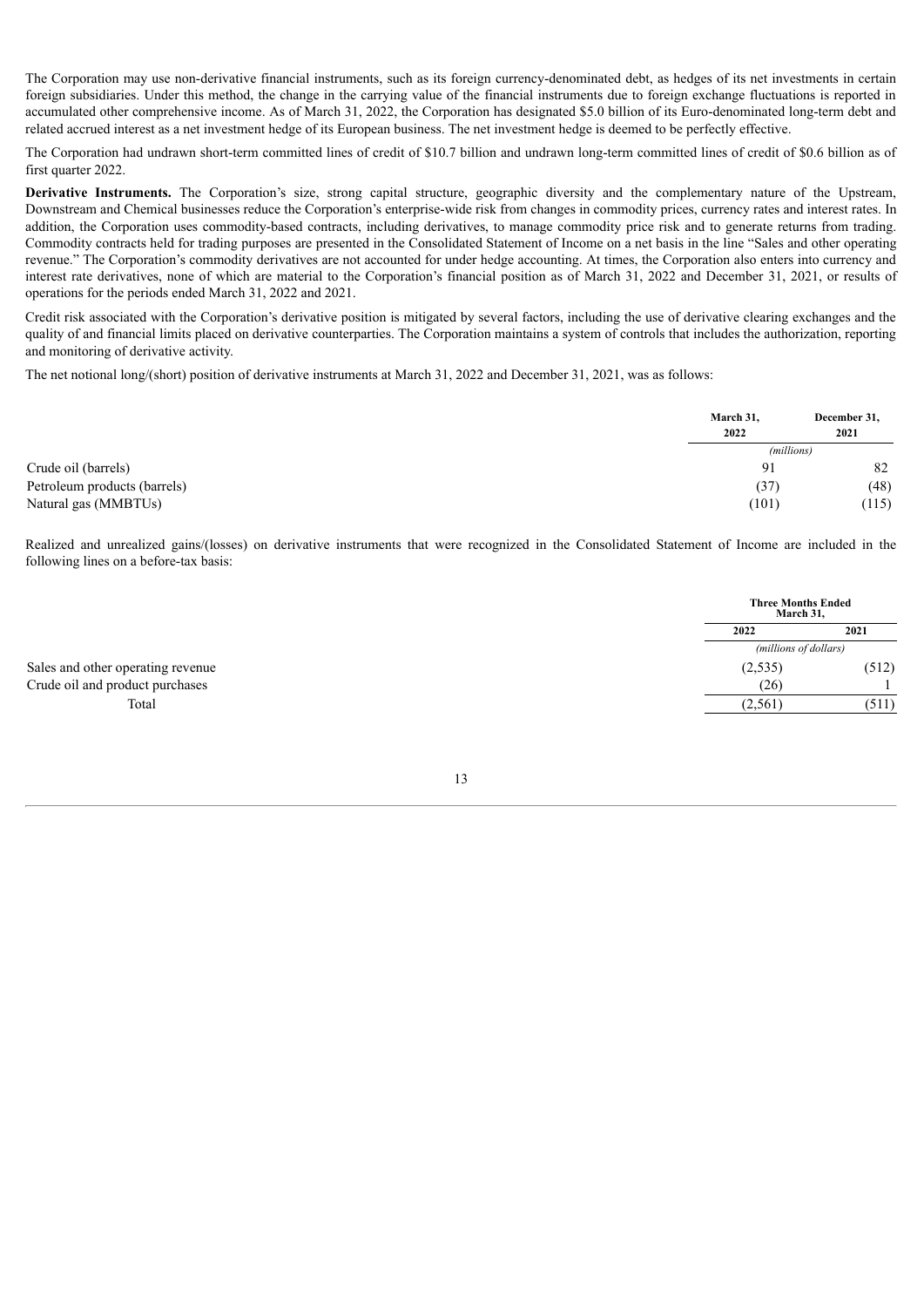### **8. Disclosures about Segments and Related Information**

|                                         | <b>Three Months Ended</b><br>March 31, |       |
|-----------------------------------------|----------------------------------------|-------|
|                                         | 2022                                   | 2021  |
| <b>Earnings (Loss) After Income Tax</b> | (millions of dollars)                  |       |
| Upstream                                |                                        |       |
| <b>United States</b>                    | 2,376                                  | 363   |
| Non-U.S. $(l)$                          | 2,112                                  | 2,191 |
| Downstream                              |                                        |       |
| <b>United States</b>                    | 685                                    | (113) |
| Non-U.S.                                | (353)                                  | (277) |
| Chemical                                |                                        |       |
| <b>United States</b>                    | 819                                    | 715   |
| Non-U.S.                                | 535                                    | 700   |
| Corporate and Financing (1)             | (694)                                  | (849) |
| Corporate total                         | 5,480                                  | 2,730 |
|                                         |                                        |       |

(1) Results for 2022 include charges of \$3.3 billion in non-U.S. Upstream and \$0.1 billion in Corporate and Financing associated with the Corporation's *interest in Sakhalin-1. (See Note 2 to Condensed Consolidated Financial Statements)*

### **Sales and Other Operating Revenue**

| Upstream                    |        |        |
|-----------------------------|--------|--------|
| <b>United States</b>        | 2,656  | 1,885  |
| Non-U.S.                    | 6,343  | 3,094  |
| Downstream                  |        |        |
| <b>United States</b>        | 25,356 | 16,078 |
| Non-U.S.                    | 43,609 | 28,613 |
| Chemical                    |        |        |
| <b>United States</b>        | 3,982  | 3,091  |
| Non-U.S.                    | 5,781  | 4,887  |
| Corporate and Financing     | 7      | (96)   |
| Corporate total             | 87,734 | 57,552 |
| <b>Intersegment Revenue</b> |        |        |
| Upstream                    |        |        |
| <b>United States</b>        | 6,191  | 3,323  |
| Non-U.S.                    | 10,835 | 6,817  |
| Downstream                  |        |        |
| <b>United States</b>        | 8,261  | 3,953  |
| Non-U.S.                    | 9,503  | 5,381  |
| Chemical                    |        |        |
| <b>United States</b>        | 2,863  | 1,950  |
| Non-U.S.                    | 2,213  | 1,231  |
| Corporate and Financing     | 57     | 57     |
|                             |        |        |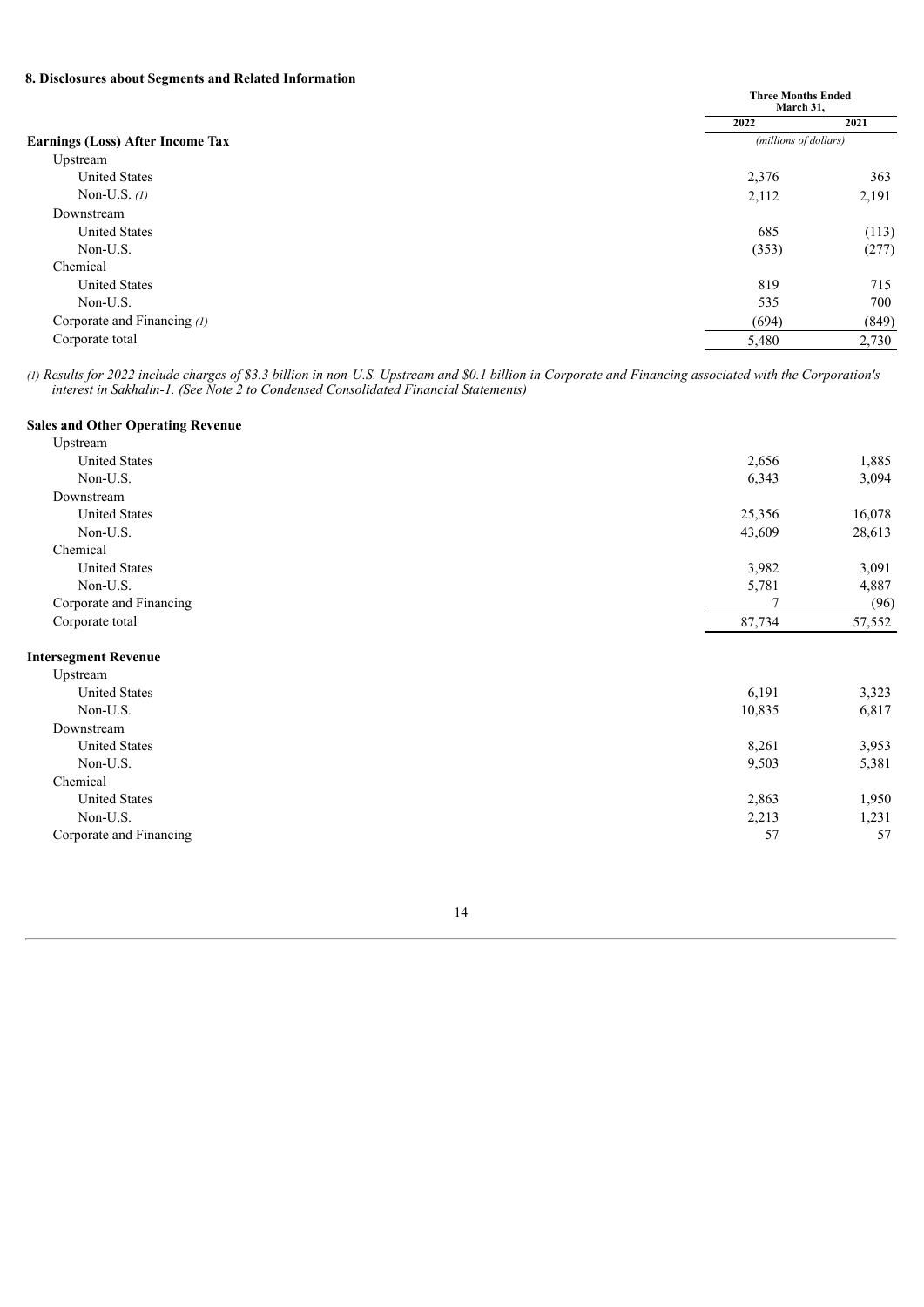### **Geographic**

|                                                   | <b>Three Months Ended</b><br>March 31, |        |
|---------------------------------------------------|----------------------------------------|--------|
| <b>Sales and Other Operating Revenue</b>          | 2022                                   | 2021   |
|                                                   | (millions of dollars)                  |        |
| <b>United States</b>                              | 31,994                                 | 21,054 |
| Non-U.S.                                          | 55,740                                 | 36,498 |
| Total                                             | 87,734                                 | 57,552 |
| Significant Non-U.S. revenue sources include: (1) |                                        |        |
| United Kingdom                                    | 7,548                                  | 2,943  |
| Canada                                            | 6,995                                  | 4,258  |
| France                                            | 4,356                                  | 2,782  |
| Singapore                                         | 4,322                                  | 3,435  |
| Belgium                                           | 2,836                                  | 1,989  |
| Italy                                             | 2,836                                  | 1,865  |

(1) Revenue is determined by primary country of operations. Excludes certain sales and other operating revenues in Non-U.S. operations where *attribution to a specific country is not practicable.*

#### **9. Divestment Activities**

In February 2022, the Corporation signed an agreement with Seplat Energy Offshore Limited for the sale of Mobil Producing Nigeria Unlimited. The agreement is subject to certain conditions precedent and government approvals. If these are attained, the transaction would be expected to close no earlier than mid-year 2022. The agreed sales price is subject to interim period adjustments from January 1, 2021 to the closing date, and has potential for further adjustments based on commodity prices and production levels. Assuming a mid-2022 closing date and based on currently available information, the Corporation expects to recognize a loss of approximately \$500 million when and if the potential divestment ultimately meets held-for-sale criteria under ASC 360, following the resolution of certain conditions precedent noted above.

Following the end of the first quarter, the Corporation executed an agreement for the sale of ExxonMobil Exploration and Production Romania, consisting of certain unproved Upstream assets, to Romgaz S.A. The transaction is anticipated to close mid-year 2022, and the Corporation expects to recognize a gain on the sale of approximately \$300 million.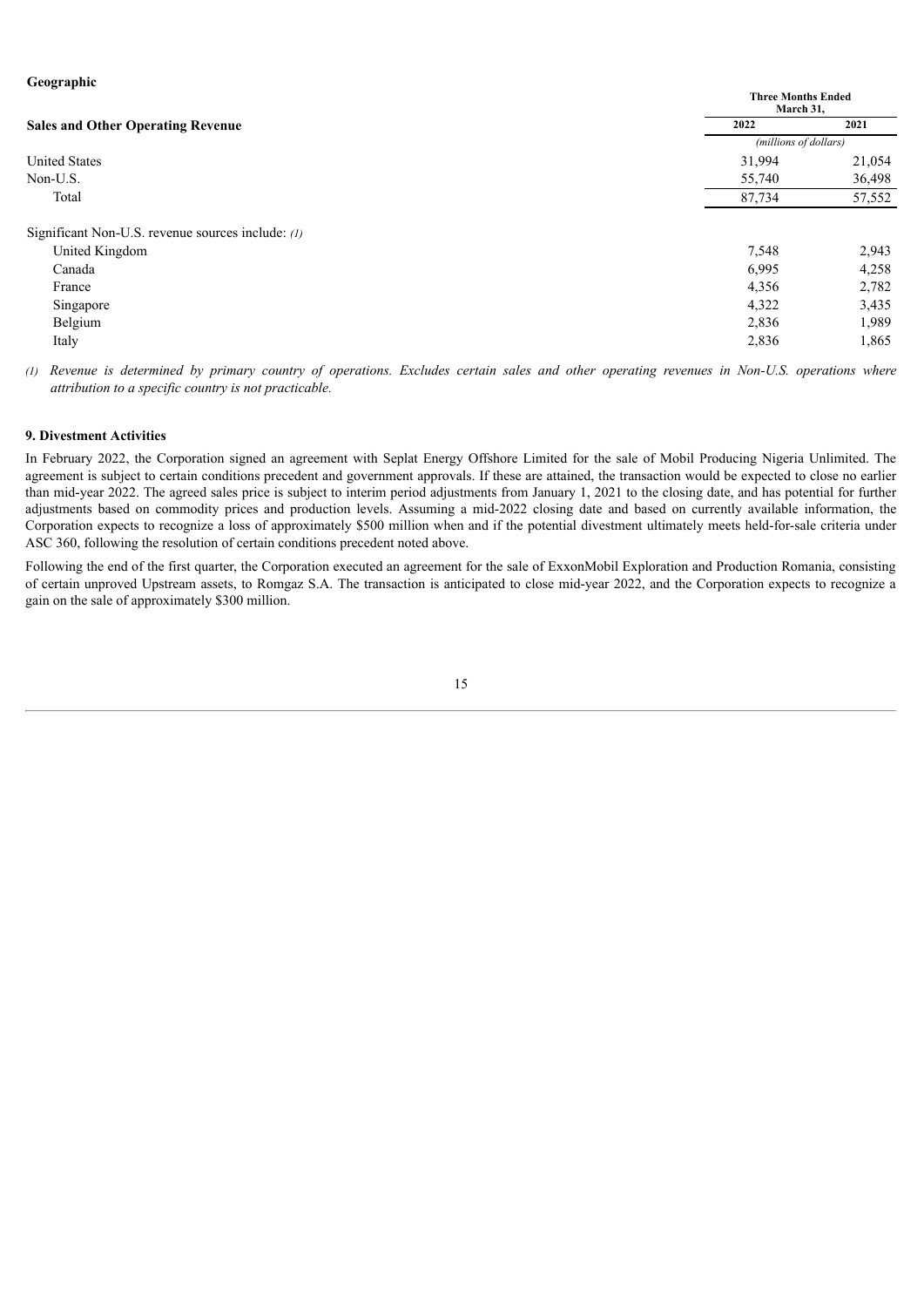#### **EXXON MOBIL CORPORATION**

#### **Item 2. Management's Discussion and Analysis of Financial Condition and Results of Operations**

During the COVID-19 pandemic, industry investment to maintain and increase production capacity was restrained to preserve capital, resulting in underinvestment and supply tightness as demand for petroleum and petrochemical products recovered. Across late 2021 and early 2022, this dynamic, along with supply chain constraints, and a continuation of demand recovery led to a steady increase in oil and natural gas prices. In the first quarter of 2022, tightness in the oil and natural gas markets was further exacerbated by Russia's invasion of Ukraine and subsequent sanctions imposed upon business and other activities in Russia. The price of Brent crude oil and certain regional natural gas indicators increased to levels not seen for several years. Additionally, by the end of the first quarter, refining margins improved to levels above the 10-year range, and the tight supply and demand balance is expected to persist.

In early March, in response to Russia's military action in Ukraine, the Corporation announced that it plans to discontinue operations on the Sakhalin-1 project ("Sakhalin") and develop steps to exit the venture. The Corporation remains focused on protecting the safety of employees, operations, and the environment. The Corporation is complying with all applicable laws and sanctions and is currently engaged in transitioning Sakhalin-1 operating activities to another party.

The Corporation's first quarter results include after-tax charges of \$3.4 billion largely representing the impairment of its operations related to Sakhalin (see Note 2 to Condensed Consolidated Financial Statements). Efforts to transition operatorship to a third party and exit the venture is expected to result in limited hydrocarbon sales and cash flows for the Corporation's account during the second quarter of 2022, and none following that period. For reference, excluding the impact of impairments and other charges, after-tax earnings related to the Corporation's interest in Sakhalin in the first quarter were approximately \$0.2 billion, and combined oil and gas production was approximately 65 thousand oil-equivalent barrels per day. The Corporation's exit from the project would result in quantities estimated at 150 million oil-equivalent barrels no longer qualifying as proved reserves, which represented less than one percent of the Corporation's 18.5 billion oil-equivalent barrels of proved reserves at year-end 2021.

#### **FUNCTIONAL EARNINGS SUMMARY**

Earnings (loss) excluding Identified Items, are earnings (loss) excluding individually significant non-operational events with an absolute corporate total earnings impact of at least \$250 million in a given quarter. The earnings (loss) impact of an Identified Item for an individual segment in a given quarter may be less than \$250 million when the item impacts several segments or several periods. Management uses these figures to improve comparability of the underlying business across multiple periods by isolating and removing significant non-operational events from business results. The Corporation believes this view provides investors increased transparency into business results and trends, and provides investors with a view of the business as seen through the eyes of management. Earnings (loss) excluding Identified Items is not meant to be viewed in isolation or as a substitute for net income (loss) attributable to ExxonMobil as prepared in accordance with U.S. GAAP.

| <b>Three Months Ended</b>                     | <b>Upstream</b> |          | Downstream |                       | <b>Chemical</b>       |          | Corporate        | <b>Total</b> |
|-----------------------------------------------|-----------------|----------|------------|-----------------------|-----------------------|----------|------------------|--------------|
| March 31, 2022                                | U.S.            | Non-U.S. | U.S.       | Non-U.S.              | U.S.                  | Non-U.S. | and<br>Financing |              |
|                                               |                 |          |            | (millions of dollars) |                       |          |                  |              |
| Earnings (loss) (U.S. GAAP)                   | 2,376           | 2,112    | 685        | (353)                 | 819                   | 535      | (694)            | 5,480        |
| Identified Items                              |                 |          |            |                       |                       |          |                  |              |
| Impairments                                   |                 | (2,877)  |            |                       |                       |          | (98)             | (2,975)      |
| Other - Russia impacts                        |                 | (378)    |            |                       |                       |          |                  | (378)        |
| Earnings (loss) excluding Identified<br>Items | 2,376           | 5,367    | 685        | (353)                 | 819                   | 535      | (596)            | 8,833        |
| <b>Three Months Ended</b>                     | <b>Upstream</b> |          | Downstream |                       | <b>Chemical</b>       |          | Corporate        |              |
| March 31, 2021                                | U.S.            | Non-U.S. | U.S.       | Non-U.S.              | U.S.                  | Non-U.S. | and<br>Financing | <b>Total</b> |
|                                               |                 |          |            |                       | (millions of dollars) |          |                  |              |
| Earnings (loss) (U.S. GAAP)                   | 363             | 2,191    | (113)      | (277)                 | 715                   | 700      | (849)            | 2,730        |
| <b>Identified Items</b>                       |                 |          |            |                       |                       |          |                  |              |
| Severance charges                             |                 |          |            |                       |                       |          | (31)             | (31)         |
| Earnings (loss) excluding Identified<br>Items | 363             | 2,191    | (113)      | (277)                 | 715                   | 700      | (818)            | 2,761        |

References in this discussion to Corporate earnings (loss) mean net income (loss) attributable to ExxonMobil (U.S. GAAP) from the Consolidated *Statement of Income. Unless otherwise indicated, references to earnings (loss), Upstream, Downstream,*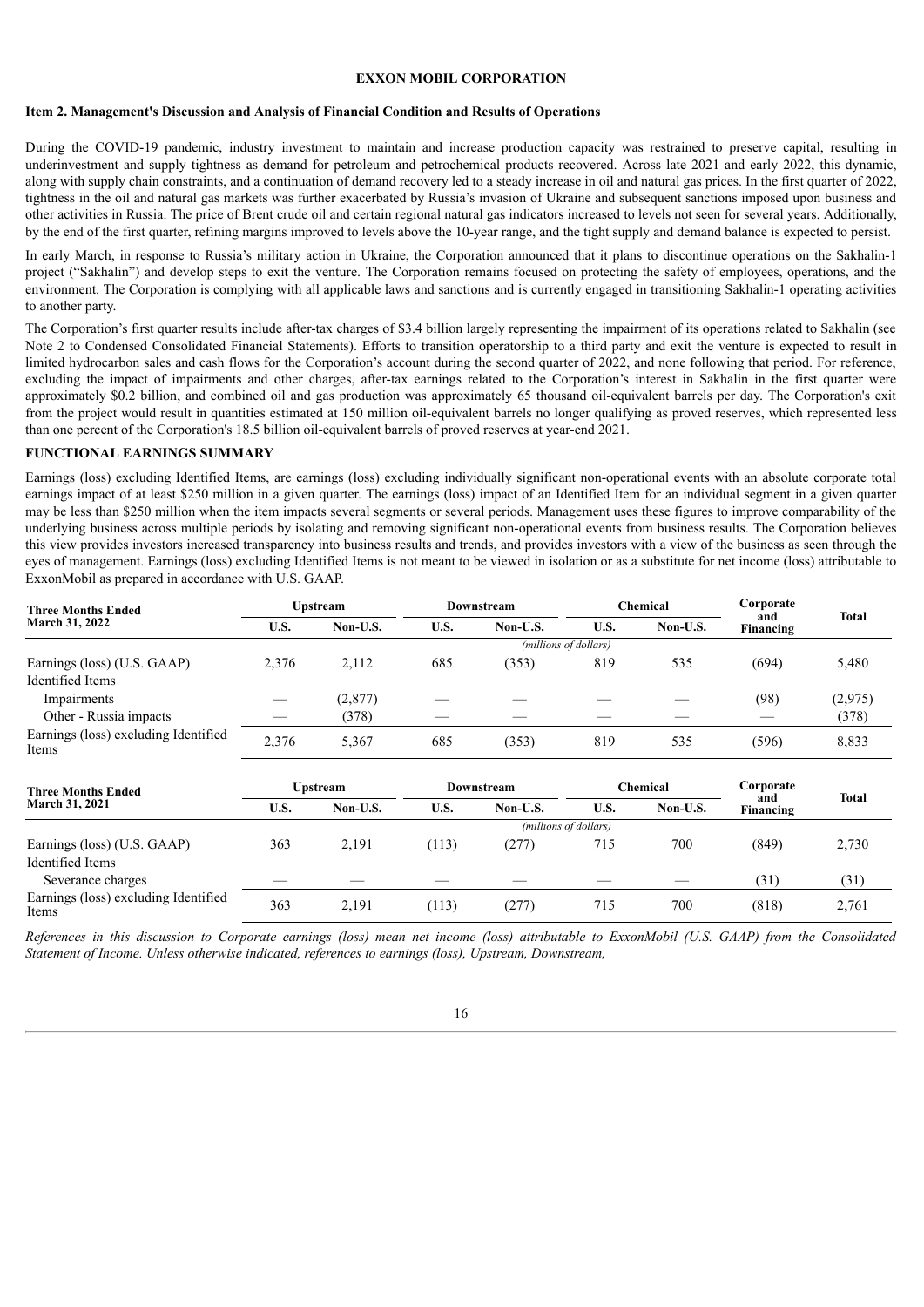Chemical and Corporate and Financing segment earnings (loss), and earnings (loss) per share are ExxonMobil's share after excluding amounts *attributable to noncontrolling interests.*

#### **REVIEW OF FIRST QUARTER 2022 RESULTS**

ExxonMobil's first quarter 2022 earnings were \$5.5 billion, or \$1.28 per diluted share, compared with earnings of \$2.7 billion a year earlier. The increase in earnings was driven by higher Upstream realizations and Downstream margins partly offset by charges related to the company's Russia Sakhalin-1 operation.

Oil-equivalent production was 3.7 million barrels per day, down 3 percent from the prior year. Excluding entitlement effects, divestments, and government mandates, oil-equivalent production was down 2 percent from the prior year.

The Corporation distributed \$3.8 billion in dividends to shareholders and bought back \$2.1 billion of common stock.

### **UPSTREAM**

#### **Upstream Financial Results**

|                                                | <b>Three Months Ended</b><br>March 31, |       |
|------------------------------------------------|----------------------------------------|-------|
|                                                | 2022                                   | 2021  |
| Earnings (loss) (U.S. GAAP)                    | (millions of dollars)                  |       |
| <b>United States</b>                           | 2,376                                  | 363   |
| Non-U.S.                                       | 2,112                                  | 2,191 |
| Total                                          | 4,488                                  | 2,554 |
| Identified Items $(1)$                         |                                        |       |
| <b>United States</b>                           |                                        |       |
| Non-U.S.                                       | (3,255)                                |       |
| Total                                          | (3,255)                                |       |
| Earnings (loss) excluding Identified Items (1) |                                        |       |
| <b>United States</b>                           | 2,376                                  | 363   |
| Non-U.S.                                       | 5,367                                  | 2,191 |
| Total                                          | 7,743                                  | 2,554 |
|                                                |                                        |       |

## **Upstream Earnings Factor Analysis**

*(millions of dollars)*



Price – Higher realizations increased earnings by \$5,930 million as average realizations for crude oil increased 68%, while natural gas realizations increased 137%.

Volume – Unfavorable volume and mix effects decreased earnings by \$810 million reflecting impacts from the reduced Groningen production limit, higher downtime including the effects of weather, and lower entitlements due to prices, partly offset by growth in the Permian Basin and Guyana.

Other – All other items increased earnings by \$70 million.

Identified Items *(1)* – 1Q 2022 \$(3,255) million loss as a result of the company's decision to discontinue operations at the Russia Sakhalin-1 project. (1) Refer to Functional Earnings Summary for definition of Identified Items and earnings (loss) excluding Identified Items.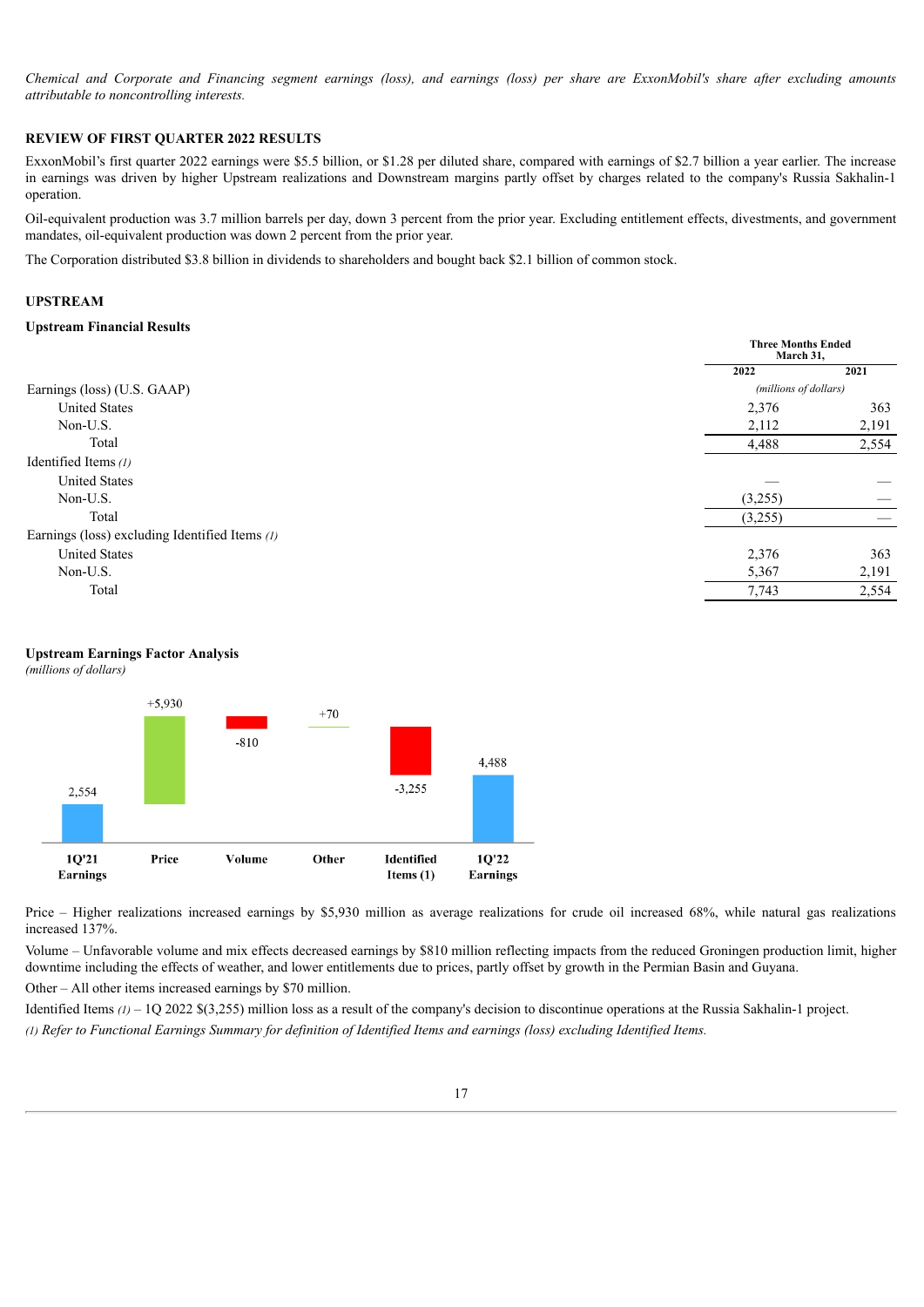#### **Upstream Operational Results**

|                                                                         | <b>Three Months Ended</b><br>March 31,      |       |
|-------------------------------------------------------------------------|---------------------------------------------|-------|
|                                                                         | 2022                                        | 2021  |
| Production of crude oil, natural gas liquids, bitumen and synthetic oil |                                             |       |
| Net production                                                          | (thousands of barrels daily)                |       |
| <b>United States</b>                                                    | 753                                         | 665   |
| Canada/Other Americas                                                   | 474                                         | 575   |
| Europe                                                                  | $\overline{4}$                              | 35    |
| Africa                                                                  | 257                                         | 253   |
| Asia                                                                    | 738                                         | 691   |
| Australia/Oceania                                                       | 40                                          | 39    |
| Worldwide                                                               | 2,266                                       | 2,258 |
| Natural gas production available for sale                               |                                             |       |
| Net production                                                          | (millions of cubic feet daily)              |       |
| <b>United States</b>                                                    | 2,777                                       | 2,767 |
| Canada/Other Americas                                                   | 182                                         | 216   |
| Europe                                                                  | 770                                         | 1,403 |
| Africa                                                                  | 58                                          | 24    |
| Asia                                                                    | 3,340                                       | 3,599 |
| Australia/Oceania                                                       | 1,325                                       | 1,164 |
| Worldwide                                                               | 8,452                                       | 9,173 |
|                                                                         | (thousands of oil-equivalent barrels daily) |       |
| Oil-equivalent production $(1)$                                         | 3,675                                       | 3,787 |

(1) Natural gas is converted to an oil-equivalent basis at six million cubic feet per one thousand barrels.

#### **1Q 2022 versus 1Q 2021**

Liquids production – 2.3 million barrels per day increased 8 thousand barrels per day from 2021, reflecting easing government mandated curtailments, growth in the Permian Basin and Guyana, partly offset by higher downtime including the effects of weather, lower entitlements due to higher prices, and divestment impacts.

Natural gas production available for sale – 8.5 billion cubic feet per day decreased 721 million cubic feet per day from 2021, reflecting impacts from the reduced Groningen production limit, divestments, and entitlements.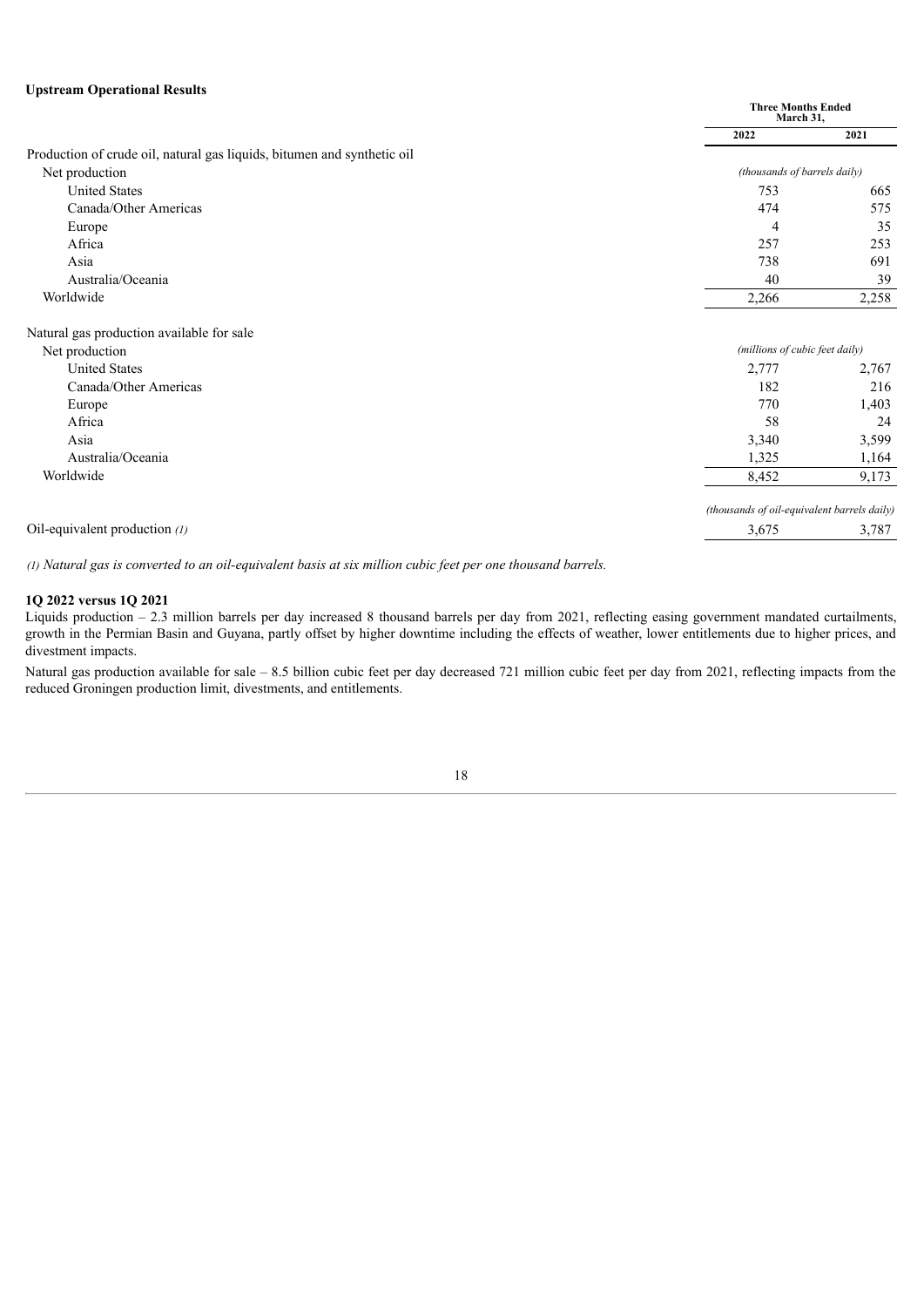#### **Upstream Additional Information**

|                                                          | <b>Three Months Ended</b><br>March 31 |
|----------------------------------------------------------|---------------------------------------|
|                                                          | (thousands of barrels daily)          |
| Volumes reconciliation (Oil-equivalent production) $(1)$ |                                       |
| 2021                                                     | 3,787                                 |
| Entitlements - Net Interest                              | (30)                                  |
| Entitlements - Price / Spend / Other                     | (44)                                  |
| Government Mandates                                      | 113                                   |
| Divestments                                              | (62)                                  |
| Other                                                    | (89)                                  |
| 2022                                                     | 3,675                                 |
|                                                          |                                       |

#### (1) Natural gas is converted to an oil-equivalent basis at six million cubic feet per one thousand barrels.

Listed below are descriptions of ExxonMobil's volumes reconciliation factors which are provided to facilitate understanding of the terms.

*Entitlements - Net Interest* are changes to ExxonMobil's share of production volumes caused by non-operational changes to volume-determining factors. These factors consist of net interest changes specified in Production Sharing Contracts (PSCs) which typically occur when cumulative investment returns or production volumes achieve defined thresholds, changes in equity upon achieving pay-out in partner investment carry situations, equity redeterminations as specified in venture agreements, or as a result of the termination or expiry of a concession. Once a net interest change has occurred, it typically will not be reversed by subsequent events, such as lower crude oil prices.

*Entitlements - Price, Spend and Other* are changes to ExxonMobil's share of production volumes resulting from temporary changes to non-operational volume-determining factors. These factors include changes in oil and gas prices or spending levels from one period to another. According to the terms of contractual arrangements or government royalty regimes, price or spending variability can increase or decrease royalty burdens and/or volumes attributable to ExxonMobil. For example, at higher prices, fewer barrels are required for ExxonMobil to recover its costs. These effects generally vary from period to period with field spending patterns or market prices for oil and natural gas. Such factors can also include other temporary changes in net interest as dictated by specific provisions in production agreements.

*Government Mandates* are changes to ExxonMobil's sustainable production levels due to temporary non-operational production limits imposed by governments, generally upon a sector, type or method of production.

*Divestments* are reductions in ExxonMobil's production arising from commercial arrangements to fully or partially reduce equity in a field or asset in exchange for financial or other economic consideration.

*Other* comprise all other operational and non-operational factors not covered by the above definitions that may affect volumes attributable to ExxonMobil. Such factors include, but are not limited to, production enhancements from project and work program activities, acquisitions including additions from asset exchanges, downtime, market demand, natural field decline, and any fiscal or commercial terms that do not affect entitlements.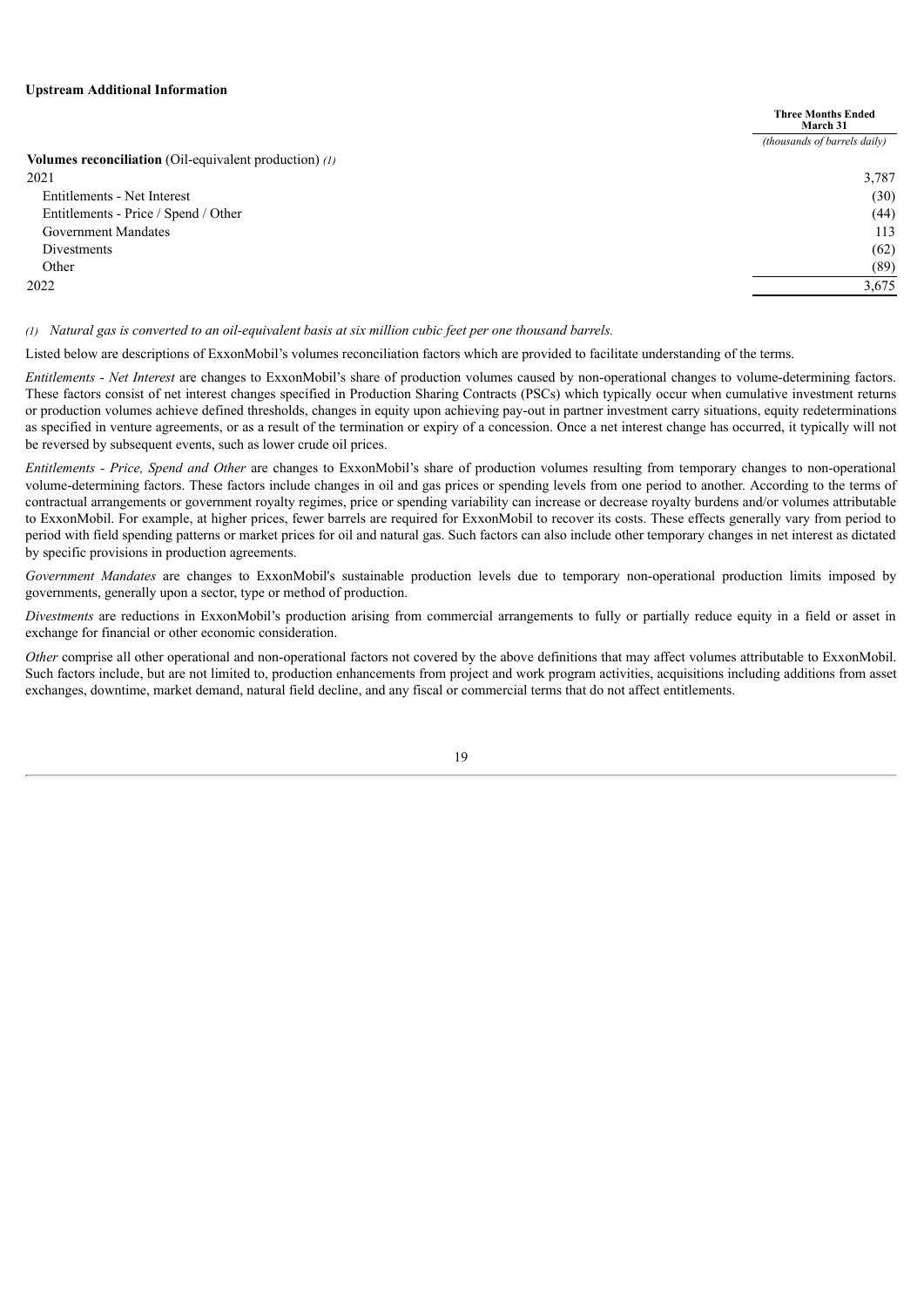### **DOWNSTREAM**

#### **Downstream Financial Results**

|                                                | <b>Three Months Ended</b><br>March 31, |       |
|------------------------------------------------|----------------------------------------|-------|
|                                                | 2022                                   | 2021  |
| Earnings (loss) (U.S. GAAP)                    | (millions of dollars)                  |       |
| <b>United States</b>                           | 685                                    | (113) |
| Non-U.S.                                       | (353)                                  | (277) |
| Total                                          | 332                                    | (390) |
| Earnings (loss) excluding Identified Items (1) |                                        |       |
| <b>United States</b>                           | 685                                    | (113) |
| Non-U.S.                                       | (353)                                  | (277) |
| Total                                          | 332                                    | (390) |

(1) Refer to Functional Earnings Summary for definition of Identified Items and earnings (loss) excluding Identified Items.

## **Downstream Earnings Factor Analysis**

*(millions of dollars)*



Margins – Higher margins increased earnings by \$310 million. Improved refining margins were partially offset by unfavorable unsettled derivative impacts. Volume – Favorable volume and mix effects increased earnings by \$180 million, primarily due to the absence of prior year reliability impacts from winter storm Uri.

Other – All other items increased earnings by \$230 million, driven by the absence of terminal conversion impacts in the prior year quarter.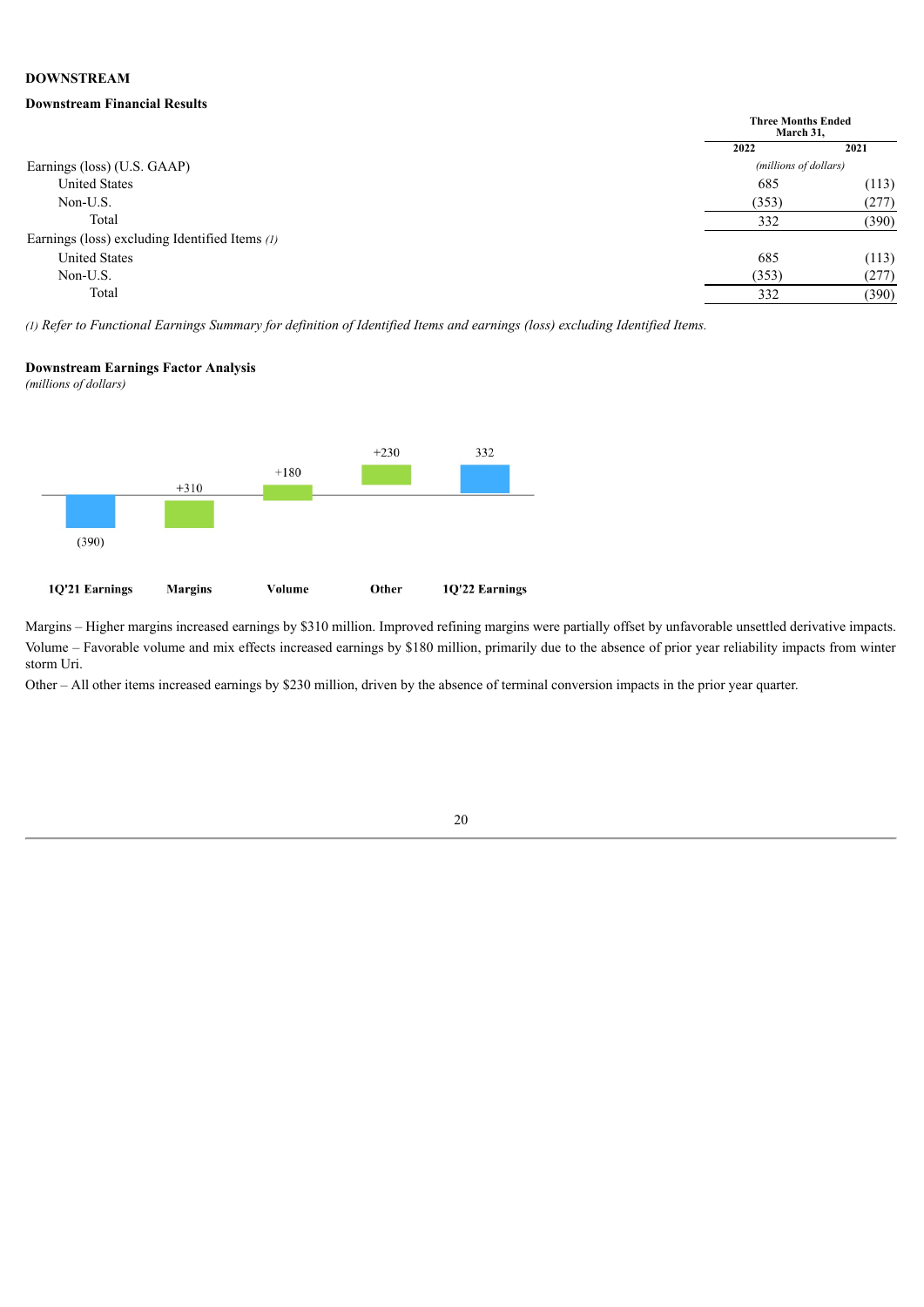## **Downstream Operational Results**

|                                     |                              | <b>Three Months Ended</b><br>March 31, |  |
|-------------------------------------|------------------------------|----------------------------------------|--|
|                                     | 2022                         | 2021                                   |  |
| Refinery throughput                 | (thousands of barrels daily) |                                        |  |
| <b>United States</b>                | 1,685                        | 1,532                                  |  |
| Canada                              | 399                          | 364                                    |  |
| Europe                              | 1,193                        | 1,153                                  |  |
| Asia Pacific                        | 537                          | 545                                    |  |
| Other                               | 169                          | 157                                    |  |
| Worldwide                           | 3,983                        | 3,751                                  |  |
| Petroleum product sales (1)         |                              |                                        |  |
| <b>United States</b>                | 2,256                        | 2,077                                  |  |
| Canada                              | 442                          | 409                                    |  |
| Europe                              | 1,345                        | 1,272                                  |  |
| Asia Pacific                        | 644                          | 665                                    |  |
| Other                               | 471                          | 458                                    |  |
| Worldwide                           | 5,158                        | 4,881                                  |  |
| Gasoline, naphthas                  | 2,114                        | 1,996                                  |  |
| Heating oils, kerosene, diesel oils | 1,722                        | 1,692                                  |  |
| Aviation fuels                      | 289                          | 183                                    |  |
| Heavy fuels                         | 249                          | 257                                    |  |
| Specialty petroleum products        | 784                          | 753                                    |  |
| Worldwide                           | 5,158                        | 4,881                                  |  |

*(1) Data reported net of purchases/sales contracts with the same counterparty.*

## **CHEMICAL**

## **Chemical Financial Results**

| <b>Three Months Ended</b><br>March 31, |                       |  |
|----------------------------------------|-----------------------|--|
| 2022                                   | 2021                  |  |
|                                        | (millions of dollars) |  |
| 819                                    | 715                   |  |
| 535                                    | 700                   |  |
| 1,354                                  | 1,415                 |  |
|                                        |                       |  |
| 819                                    | 715                   |  |
| 535                                    | 700                   |  |
| 1,354                                  | 1,415                 |  |
|                                        |                       |  |

(2) Refer to Functional Earnings Summary for definition of Identified Items and earnings (loss) excluding Identified Items.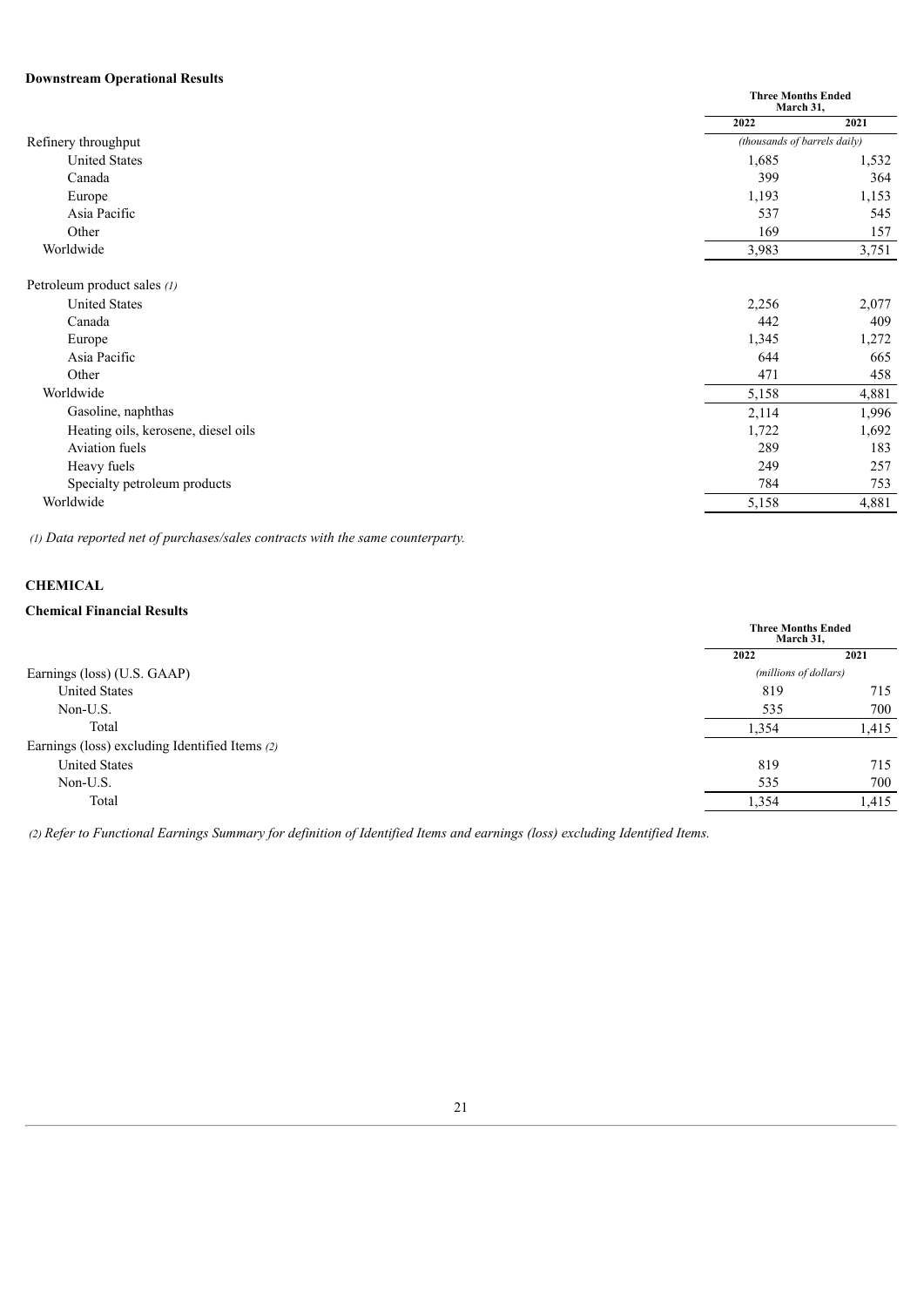#### **Chemical Earnings Factor Analysis**

*(millions of dollars)*



Margins – Lower margins decreased earnings by \$20 million.

Volume – Favorable volume and mix effects increased earnings by \$70 million, primarily due to higher U.S. sales.

Other – All other items decreased earnings by \$110 million, primarily driven by increased project and planned maintenance spend.

#### **Chemical Operational Results**

|                                  |       | <b>Three Months Ended</b><br>March 31, |  |
|----------------------------------|-------|----------------------------------------|--|
|                                  | 2022  | 2021                                   |  |
| Chemical prime product sales (1) |       | (thousands of metric tons)             |  |
| <b>United States</b>             | 2,704 | 2,190                                  |  |
| Non-U.S.                         | 4,033 | 4,256                                  |  |
| Worldwide                        | 6,737 | 6,446                                  |  |
|                                  |       |                                        |  |

*(1) Data reported net of purchases/sales contracts with the same counterparty.*

### **CORPORATE AND FINANCING**

#### **Corporate and Financing Financial Results**

|                                                |       | <b>Three Months Ended</b><br>March 31, |  |
|------------------------------------------------|-------|----------------------------------------|--|
|                                                | 2022  | 2021                                   |  |
|                                                |       | (millions of dollars)                  |  |
| Earnings (loss) (U.S. GAAP)                    | (694) | (849)                                  |  |
| Identified Items $(1)$                         | (98)  | (31)                                   |  |
| Earnings (loss) excluding Identified Items (1) | (596) | (818)                                  |  |
|                                                |       |                                        |  |

Corporate and Financing expenses were \$694 million for the first quarter of 2022, down \$155 million from the first quarter of 2021, reflecting lower pension-related corporate costs and the absence of prior year severance charges, partly offset by Russia Sakhalin impacts.

(1) Refer to Functional Earnings Summary for definition of Identified Items and earnings (loss) excluding Identified Items.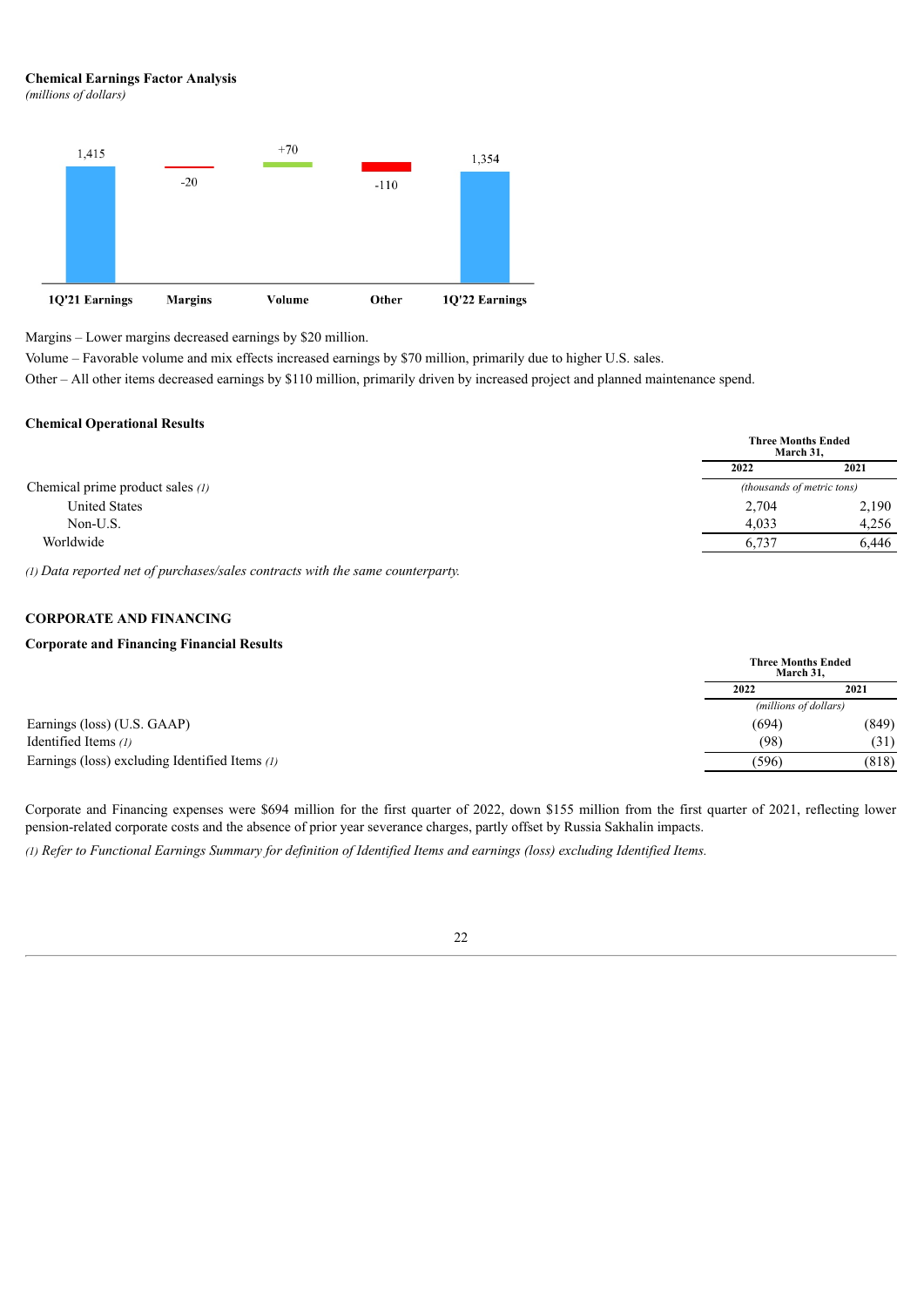#### **LIQUIDITY AND CAPITAL RESOURCES**

|                                                                                                                         | <b>Three Months Ended</b><br>March 31, |         |
|-------------------------------------------------------------------------------------------------------------------------|----------------------------------------|---------|
|                                                                                                                         | 2022                                   | 2021    |
|                                                                                                                         | (millions of dollars)                  |         |
| Net cash provided by/(used in)                                                                                          |                                        |         |
| Operating activities                                                                                                    | 14.788                                 | 9,264   |
| Investing activities                                                                                                    | (3,945)                                | (2,355) |
| Financing activities                                                                                                    | (6,713)                                | (7,785) |
| Effect of exchange rate changes                                                                                         | 142                                    | 27      |
| Increase/(decrease) in cash and cash equivalents                                                                        | 4,272                                  | (849)   |
| Cash and cash equivalents (at end of period)                                                                            | 11,074                                 | 3,515   |
| Cash flow from operations and asset sales                                                                               |                                        |         |
| Net cash provided by operating activities (U.S. GAAP)                                                                   | 14,788                                 | 9,264   |
| Proceeds associated with sales of subsidiaries, property, plant $\&$<br>equipment, and sales and returns of investments | 293                                    | 307     |
| Cash flow from operations and asset sales                                                                               | 15,081                                 | 9,571   |

Because of the ongoing nature of our asset management and divestment program, we believe it is useful for investors to consider proceeds associated with asset sales together with cash provided by operating activities when evaluating cash available for investment in the business and financing *activities, including shareholder distributions.*

Cash flow from operations and asset sales in the first quarter of 2022 was \$15.1 billion, an increase of \$5.5 billion from the comparable 2021 period primarily reflecting higher earnings.

Cash provided by operating activities totaled \$14.8 billion for the first three months of 2022, \$5.5 billion higher than 2021. Net income including noncontrolling interests was \$5.8 billion, an increase of \$3.0 billion from the prior year period. The adjustment for the noncash provision of \$8.9 billion for depreciation and depletion was up \$3.9 billion from 2021. Changes in operational working capital were a contribution of \$1.1 billion, compared to a contribution of \$2.0 billion in the prior year period. All other items net decreased cash flows by \$0.9 billion in 2022 versus a reduction of \$0.5 billion in 2021. See the Condensed Consolidated Statement of Cash Flows for additional details.

Investing activities for the first three months of 2022 used net cash of \$3.9 billion, an increase of \$1.6 billion compared to the prior year. Spending for additions to property, plant and equipment of \$3.9 billion was \$1.5 billion higher than 2021. Proceeds from asset sales of \$0.3 billion were essentially flat with the prior year. Net investments and advances increased \$0.1 billion to \$0.3 billion.

Net cash used in financing activities was \$6.7 billion in the first three months of 2022, including \$2.1 billion for the purchase of 26.2 million shares of ExxonMobil stock, as the Corporation initiated its previously announced buyback program in the quarter. This compares to net cash used in financing activities of \$7.8 billion in the prior year, reflecting long-term debt repayments of \$4.1 billion during the first three months of 2021. On April 29, 2022, the company announced that it is increasing its share repurchase program from up to \$10 billion to a total of up to \$30 billion through 2023. The stock repurchase program does not obligate the company to acquire any particular amount of common stock, and it may be discontinued or resumed at any time. The timing and amount of shares actually repurchased in the future will depend on market, business, and other factors.

Total debt at the end of the first quarter of 2022 was \$47.5 billion compared to \$47.7 billion at year-end 2021. The Corporation's debt to total capital ratio was 21.2 percent at the end of the first quarter of 2022 compared to 21.4 percent at year-end 2021. The net debt to capital ratio was 17.1 percent at the end of the first quarter, a decrease of 1.8 percentage points from year-end 2021. The Corporation's capital allocation priorities continue to be investing in advantaged projects, strengthening the balance sheet and paying a reliable dividend.

The Corporation has access to significant capacity of long-term and short-term liquidity. In addition to cash balances, commercial paper continues to provide short-term liquidity, and is reflected in "Notes and loans payable" on the Consolidated Balance Sheet. Cash and cash equivalents was \$11.1 billion at the end of the first quarter of 2022. The Corporation had undrawn short-term committed lines of credit of \$10.7 billion and undrawn long-term committed lines of credit of \$0.6 billion as of first quarter 2022.

The Corporation distributed a total of \$3.8 billion to shareholders in the first three months of 2022 through dividends.

The Corporation, as part of its ongoing asset management program, continues to evaluate its mix of assets for potential upgrade. Because of the ongoing nature of this program, dispositions will continue to be made from time to time which will result in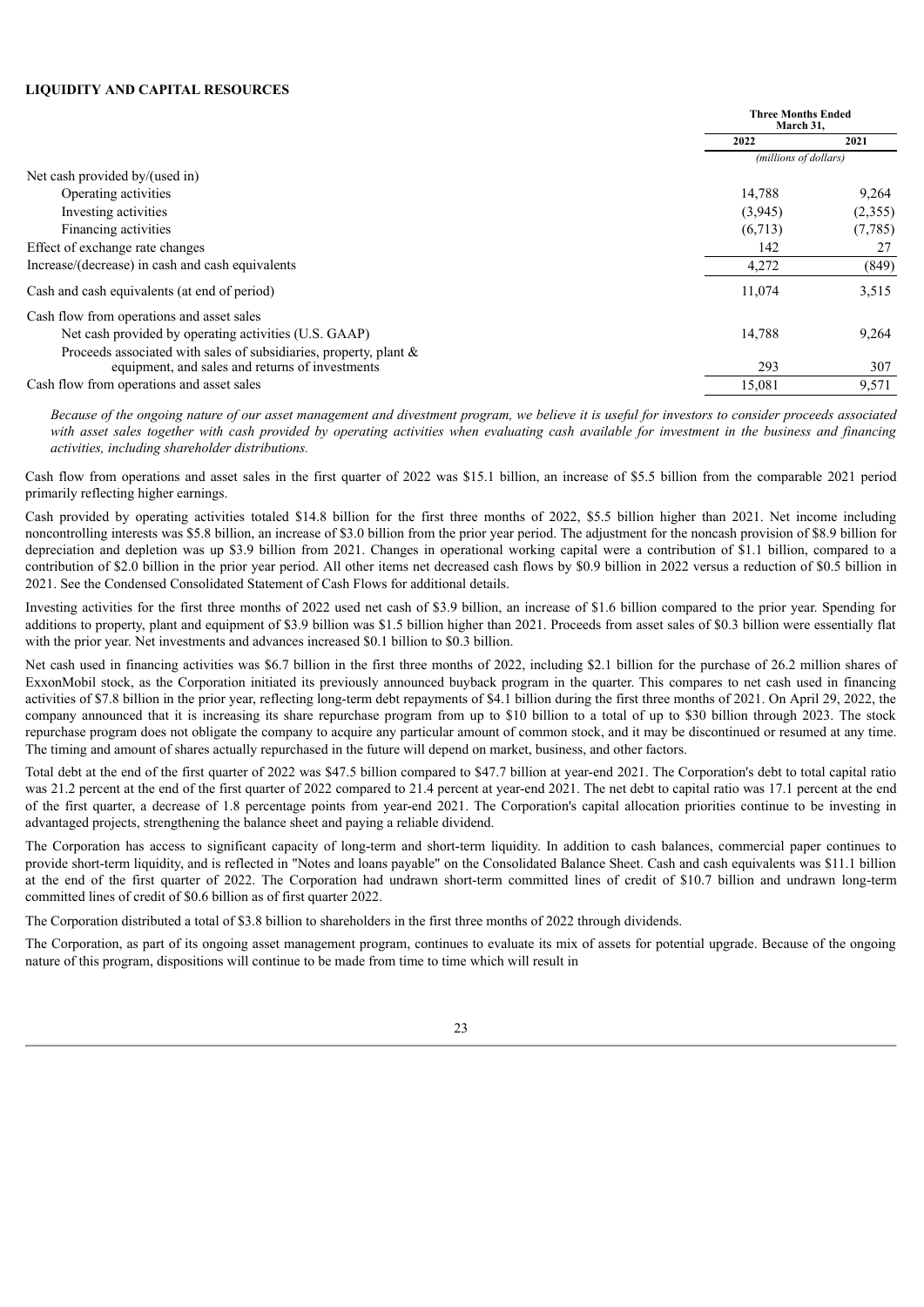either gains or losses. Additionally, the Corporation continues to evaluate opportunities to enhance its business portfolio through acquisitions of assets or companies, and enters into such transactions from time to time. Key criteria for evaluating acquisitions include potential for future growth and attractive current valuations. Acquisitions may be made with cash, shares of the Corporation's common stock, or both.

Litigation and other contingencies are discussed in Note 3 to the unaudited condensed consolidated financial statements.

|                                  | <b>Three Months Ended</b><br>March 31, |        |
|----------------------------------|----------------------------------------|--------|
|                                  | 2022                                   | 2021   |
|                                  | (millions of dollars)                  |        |
| Income taxes                     | 2,806                                  | 796    |
| Effective income tax rate        | 40 $%$                                 | $33\%$ |
| Total other taxes and duties (1) | 8.449                                  | 7,283  |
| Total                            | 11,255                                 | 8,079  |

(1) Includes "Other taxes and duties" plus taxes that are included in "Production and manufacturing expenses" and "Selling, general and administrative *expenses".*

Total taxes were \$11.3 billion for the first quarter of 2022, an increase of \$3.2 billion from 2021. Income tax expense was \$2.8 billion compared to \$0.8 billion in the prior year reflecting higher commodity prices. The effective income tax rate of 40 percent compared to 33 percent in the prior year period primarily due to a change in mix of results in jurisdictions with varying tax rates. Total other taxes and duties increased by \$1.2 billion to \$8.4 billion.

In the United States, the Corporation has various ongoing U.S. federal income tax positions at issue with the Internal Revenue Service (IRS) for tax years beginning in 2006. The Corporation filed a refund suit for tax years 2006-2009 in U.S. federal district court (District Court) with respect to the positions at issue for those years. On February 24, 2020, the Corporation received an adverse ruling on this suit. The IRS has asserted penalties associated with several of those positions. The Corporation has not recognized the penalties as an expense because the Corporation does not expect the penalties to be sustained under applicable law. On January 13, 2021, the District Court ruled that no penalties apply to the Corporation's positions in this suit. The Corporation and the government have appealed the District Court's rulings to the U.S. Court of Appeals for the Fifth Circuit (Fifth Circuit). Proceedings in the Fifth Circuit are continuing.

On March 4, 2022, the Corporation also filed a refund suit for tax years 2010-2011 in District Court with respect to the positions at issue for those years. The Corporation has not recognized asserted penalties for 2010-2011 as an expense because the Corporation does not expect the penalties to be sustained under applicable law. Unfavorable resolution of all positions at issue with the IRS would not have a material adverse effect on the Corporation's operations or financial condition.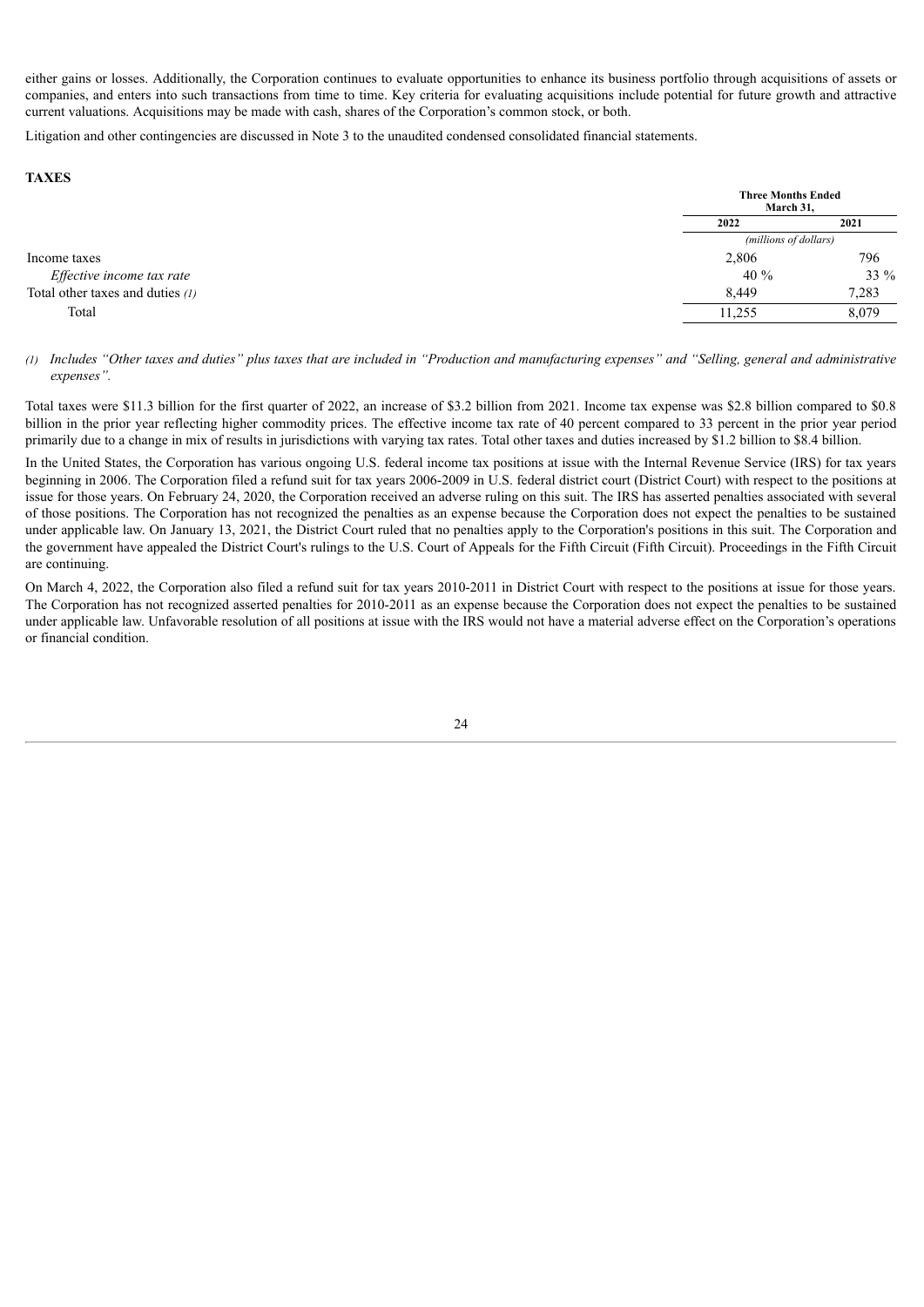#### **CAPITAL AND EXPLORATION EXPENDITURES**

|                                           |                       | <b>Three Months Ended</b><br>March 31, |  |
|-------------------------------------------|-----------------------|----------------------------------------|--|
|                                           | 2022                  | 2021                                   |  |
|                                           | (millions of dollars) |                                        |  |
| Upstream (including exploration expenses) | 3,879                 | 2,357                                  |  |
| Downstream                                | 577                   | 470                                    |  |
| Chemical                                  | 448                   | 306                                    |  |
| Other                                     |                       |                                        |  |
| Total                                     | 4,904                 | 3,133                                  |  |
|                                           |                       |                                        |  |

Capital and exploration expenditures in the first quarter of 2022 were \$4.9 billion, up 57 percent from the first quarter of 2021. The Corporation plans to invest in the range of \$21 billion to \$24 billion in 2022. Actual spending could vary depending on the progress of individual projects and property acquisitions.

#### **FORWARD-LOOKING STATEMENTS**

Statements related to outlooks; projections; descriptions of strategic, operating, and financial plans and objectives; statements of future ambitions and plans; and other statements of future events or conditions, are forward-looking statements. Actual future results, including financial and operating performance; total capital expenditures and mix, including allocations of capital to low carbon solutions; cost reductions and efficiency gains, including the ability to meet or exceed announced cost and expense reduction objectives; cash flow, dividends and shareholder returns, including the timing and amounts of share repurchases; future debt levels and credit ratings; business and project plans, timing, costs, capacities and returns; and resource recoveries and production rates could differ materially due to a number of factors. These include global or regional changes in the supply and demand for oil, natural gas, petrochemicals, and feedstocks and other market conditions that impact prices and differentials for our products; variable impacts of trading activities on our margins and results each quarter; actions of competitors and commercial counterparties; the outcome of commercial negotiations, including final agreed terms and conditions; the ability to access debt markets; the ultimate impacts of COVID-19, including the extent and nature of further outbreaks and the effects of government responses on people and economies; reservoir performance, including variability and timing factors applicable to unconventional resources; the outcome of exploration projects; timely completion of development and other construction projects; final management approval of future projects and any changes in the scope, terms, or costs of such projects as approved; changes in law, taxes, or regulation including environmental regulations, trade sanctions, and timely granting of governmental permits and certifications; government policies and support and market demand for low carbon technologies; war, and other political or security disturbances; opportunities for potential investments or divestments and satisfaction of applicable conditions to closing, including regulatory approvals; the capture of efficiencies within and between business lines and the ability to maintain near-term cost reductions as ongoing efficiencies; unforeseen technical or operating difficulties and unplanned maintenance; the development and competitiveness of alternative energy and emission reduction technologies; the results of research programs and the ability to bring new technologies to commercial scale on a cost-competitive basis; and other factors discussed under Item 1A. Risk Factors of ExxonMobil's 2021 Form 10-K.

The term "project" as used in this report can refer to a variety of different activities and does not necessarily have the same meaning as in any government payment transparency reports.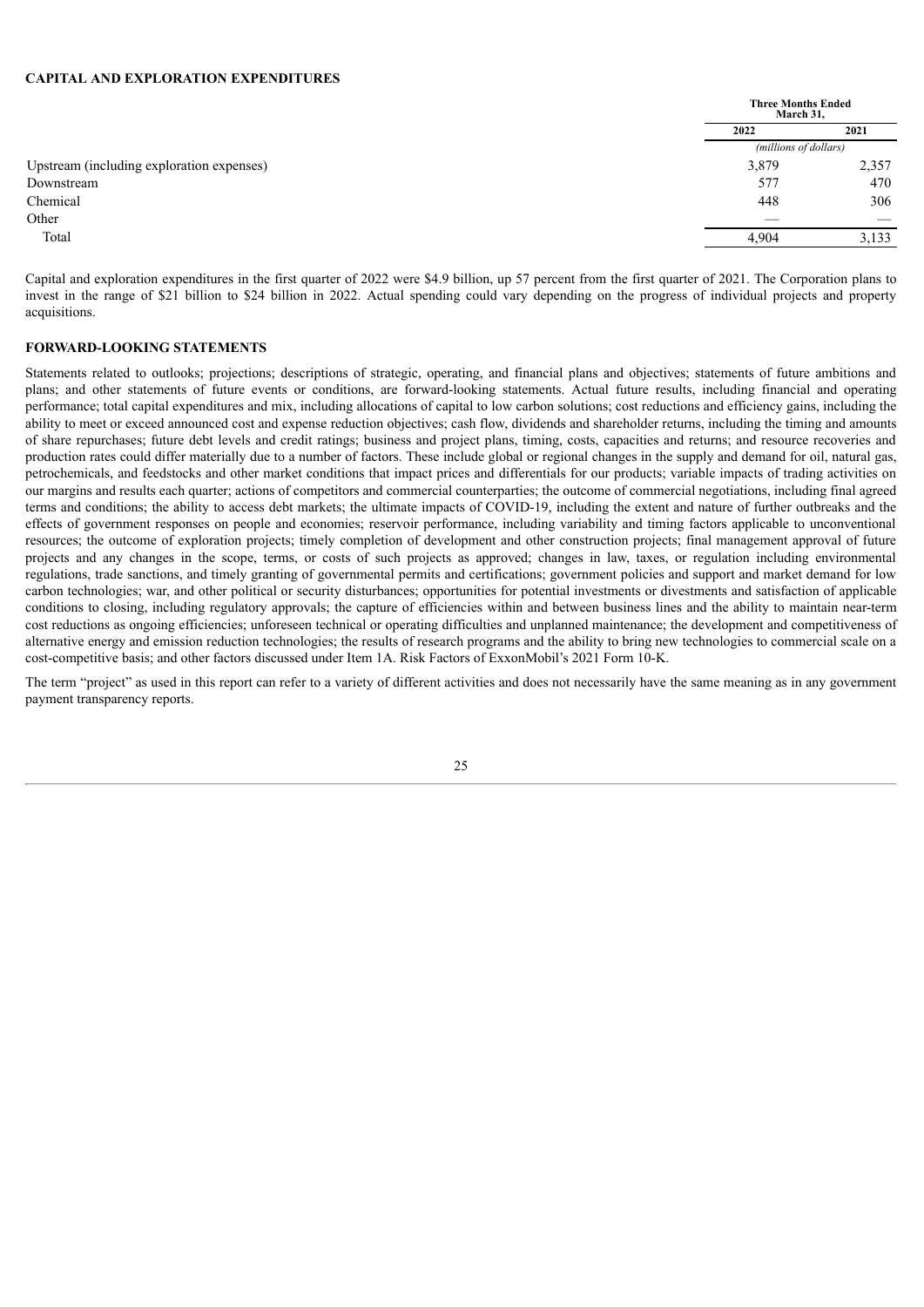#### **Item 3. Quantitative and Qualitative Disclosures About Market Risk**

Information about market risks for the three months ended March 31, 2022, does not differ materially from that discussed under Item 7A of the registrant's Annual Report on Form 10-K for 2021.

#### **Item 4. Controls and Procedures**

As indicated in the certifications in Exhibit 31 of this report, the Corporation's Chief Executive Officer, Chief Financial Officer and Principal Accounting Officer have evaluated the Corporation's disclosure controls and procedures as of March 31, 2022. Based on that evaluation, these officers have concluded that the Corporation's disclosure controls and procedures are effective in ensuring that information required to be disclosed by the Corporation in the reports that it files or submits under the Securities Exchange Act of 1934, as amended, is accumulated and communicated to them in a manner that allows for timely decisions regarding required disclosures and are effective in ensuring that such information is recorded, processed, summarized and reported within the time periods specified in the Securities and Exchange Commission's rules and forms. There were no changes during the Corporation's last fiscal quarter that materially affected, or are reasonably likely to materially affect, the Corporation's internal control over financial reporting.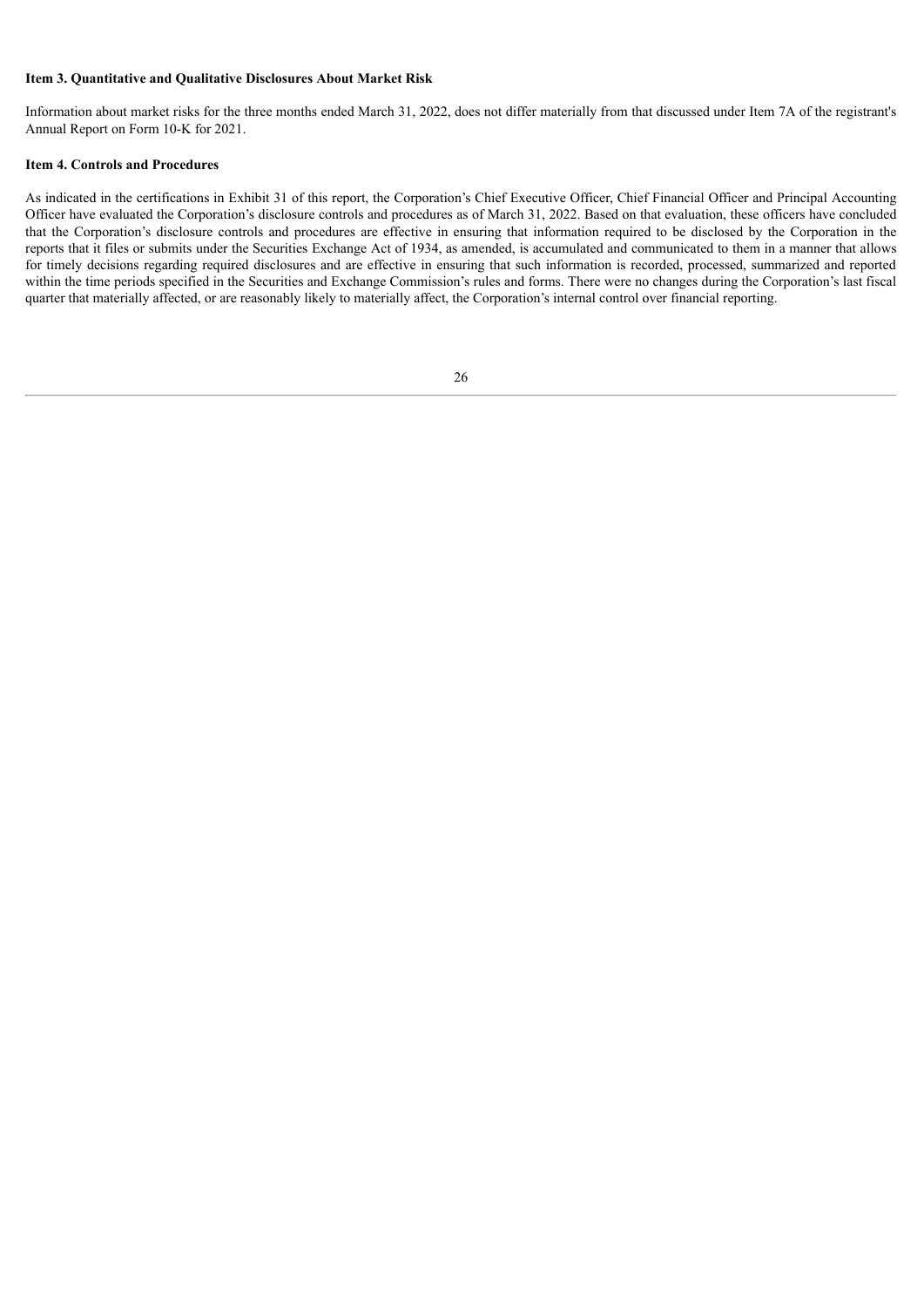### **PART II. OTHER INFORMATION**

#### **Item 1. Legal Proceedings**

ExxonMobil has elected to use a \$1 million threshold for disclosing environmental proceedings.

On February 22, 2022, the Oil Conservation Division of the New Mexico Department of Energy, Minerals and Natural Resources (the "Department") announced that it issued notices of violation and cumulative associated administrative civil penalties of \$2,247,100 to XTO Permian Operating, LLC ("XTO") alleging XTO failed to comply with certain operational and reporting requirements relating to four salt water disposal wells. A hearing is scheduled for May 18, 2022, but may be delayed by the Department in order to negotiate a potential resolution.

Refer to the relevant portions of Note 3 of this Quarterly Report on Form 10-Q for further information on legal proceedings.

#### **Item 2. Unregistered Sales of Equity Securities and Use of Proceeds**

| <b>Issuer Purchase of Equity Securities for Quarter Ended March 31, 2022</b> |                                                  |                                           |                                                                                                                         |                                                                                                                             |  |
|------------------------------------------------------------------------------|--------------------------------------------------|-------------------------------------------|-------------------------------------------------------------------------------------------------------------------------|-----------------------------------------------------------------------------------------------------------------------------|--|
| Period                                                                       | <b>Total Number</b><br>of Shares<br>Purchased/l) | Average<br><b>Price Paid</b><br>per Share | <b>Total Number of</b><br><b>Shares Purchased</b><br>as Part of Publicly<br><b>Announced Plans</b><br>or Programs $(2)$ | <b>Approximate Dollar Value of</b><br>Shares that May Yet Be<br><b>Purchased Under the Program</b><br>(Billions of dollars) |  |
| January 2022                                                                 | 5,764,362                                        | \$70.75                                   | 5,639,871                                                                                                               | \$29.6                                                                                                                      |  |
| February 2022                                                                | 8,320,607                                        | \$78.69                                   | 8,320,607                                                                                                               | \$28.9                                                                                                                      |  |
| March 2022                                                                   | 12,197,886                                       | \$82.32                                   | 12, 197, 886                                                                                                            | \$27.9                                                                                                                      |  |
| Total                                                                        | 26, 282, 855                                     | \$78.63                                   | 26,158,364                                                                                                              |                                                                                                                             |  |

During the first quarter, the Corporation did not issue or sell any unregistered equity securities.

*(1) Includes shares withheld from participants in the company's incentive program for personal income taxes.*

(2) In its earnings release dated April 29, 2022, the Corporation stated that the company has increased its share repurchase program from up to \$10 billion to a total of up to \$30 billion through 2023. Purchases in the first quarter of 2022 were made under terms intended to qualify for exemption under Rules *10b-18 and 10b5-1.*

#### **Item 6. Exhibits**

See Index to Exhibits of this report.

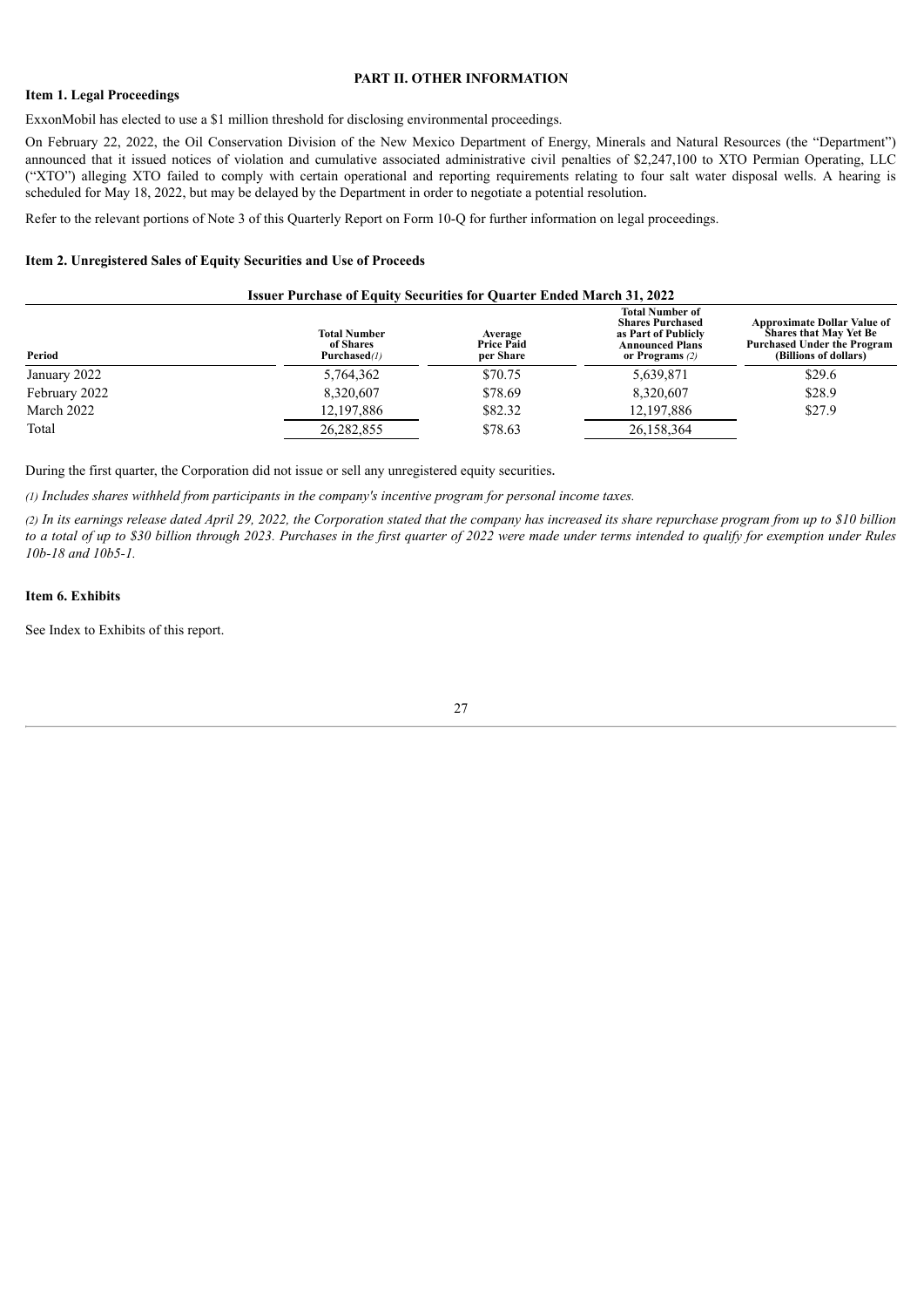## **INDEX TO EXHIBITS**

| Exhibit     | <b>Description</b>                                                                                     |  |
|-------------|--------------------------------------------------------------------------------------------------------|--|
|             |                                                                                                        |  |
| <u>31.1</u> | Certification (pursuant to Securities Exchange Act Rule $13a-14(a)$ ) by Chief Executive Officer.      |  |
| 31.2        | Certification (pursuant to Securities Exchange Act Rule 13a-14(a)) by Chief Financial Officer.         |  |
| 31.3        | Certification (pursuant to Securities Exchange Act Rule $13a-14(a)$ ) by Principal Accounting Officer. |  |
| 32.1        | Section 1350 Certification (pursuant to Sarbanes-Oxley Section 906) by Chief Executive Officer.        |  |
| 32.2        | Section 1350 Certification (pursuant to Sarbanes-Oxley Section 906) by Chief Financial Officer.        |  |
| 32.3        | Section 1350 Certification (pursuant to Sarbanes-Oxley Section 906) by Principal Accounting Officer.   |  |
| 101         | Interactive Data Files (formatted as Inline XBRL).                                                     |  |
| 104         | Cover Page Interactive Data File (formatted as Inline XBRL and contained in Exhibit 101).              |  |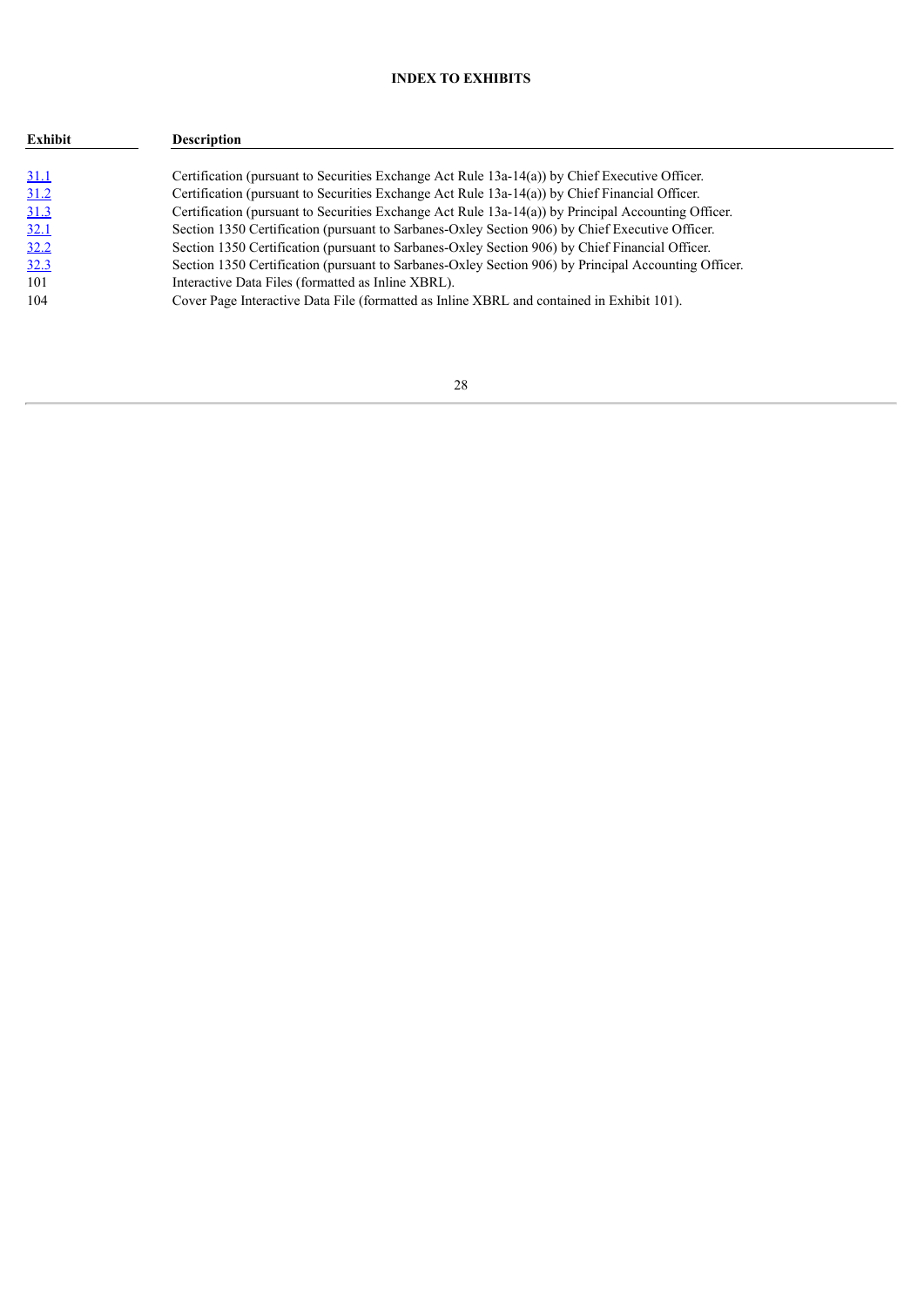## **EXXON MOBIL CORPORATION**

## **SIGNATURE**

Pursuant to the requirements of the Securities Exchange Act of 1934, the Registrant has duly caused this report to be signed on its behalf by the undersigned, thereunto duly authorized.

## **EXXON MOBIL CORPORATION**

Date: May 4, 2022 By: /s/ LEN M. FOX

Len M. Fox Vice President, Controller and Principal Accounting Officer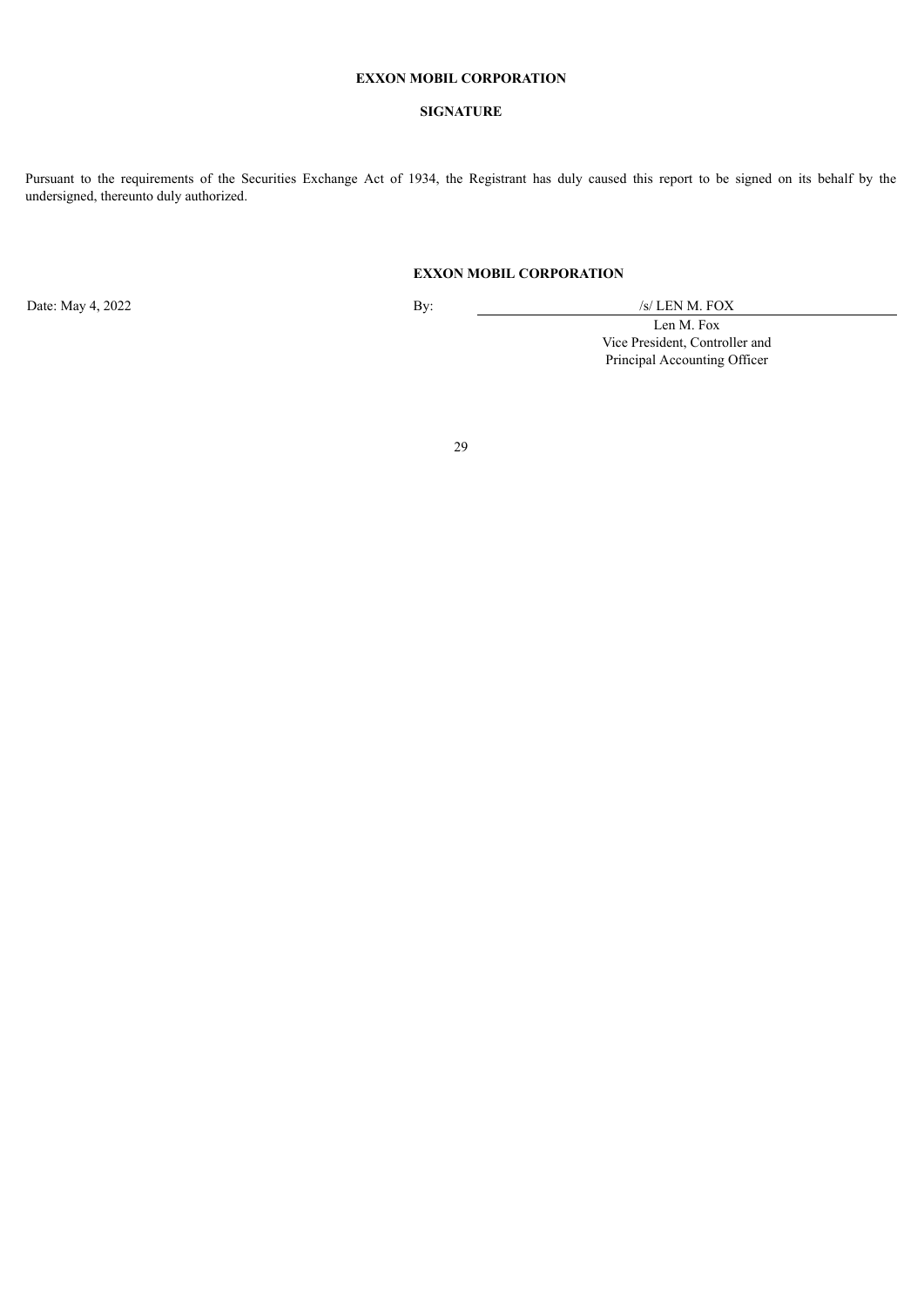#### **Certification by Darren W. Woods Pursuant to Securities Exchange Act Rule 13a-14(a)**

<span id="page-29-0"></span>I, Darren W. Woods, certify that:

- 1. I have reviewed this quarterly report on Form 10-Q of Exxon Mobil Corporation;
- 2. Based on my knowledge, this report does not contain any untrue statement of a material fact or omit to state a material fact necessary to make the statements made, in light of the circumstances under which such statements were made, not misleading with respect to the period covered by this report;
- 3. Based on my knowledge, the financial statements, and other financial information included in this report, fairly present in all material respects the financial condition, results of operations and cash flows of the registrant as of, and for, the periods presented in this report;
- 4. The registrant's other certifying officers and I are responsible for establishing and maintaining disclosure controls and procedures (as defined in Exchange Act Rules 13a-15(e) and 15d-15(e)) and internal control over financial reporting (as defined in Exchange Act Rules 13a-15(f) and 15d-15(f)) for the registrant and have:
	- (a) Designed such disclosure controls and procedures, or caused such disclosure controls and procedures to be designed under our supervision, to ensure that material information relating to the registrant, including its consolidated subsidiaries, is made known to us by others within those entities, particularly during the period in which this report is being prepared;
	- (b) Designed such internal control over financial reporting, or caused such internal control over financial reporting to be designed under our supervision, to provide reasonable assurance regarding the reliability of financial reporting and the preparation of financial statements for external purposes in accordance with generally accepted accounting principles;
	- (c) Evaluated the effectiveness of the registrant's disclosure controls and procedures and presented in this report our conclusions about the effectiveness of the disclosure controls and procedures, as of the end of the period covered by this report based on such evaluation; and
	- (d) Disclosed in this report any change in the registrant's internal control over financial reporting that occurred during the registrant's most recent fiscal quarter (the registrant's fourth fiscal quarter in the case of an annual report) that has materially affected, or is reasonably likely to materially affect, the registrant's internal control over financial reporting; and
- 5. The registrant's other certifying officers and I have disclosed, based on our most recent evaluation of internal control over financial reporting, to the registrant's auditors and the audit committee of the registrant's board of directors (or persons performing the equivalent functions):
	- (a) All significant deficiencies and material weaknesses in the design or operation of internal control over financial reporting which are reasonably likely to adversely affect the registrant's ability to record, process, summarize and report financial information; and
	- (b) Any fraud, whether or not material, that involves management or other employees who have a significant role in the registrant's internal control over financial reporting.

Date: May 4, 2022

/s/ DARREN W. WOODS

Darren W. Woods Chief Executive Officer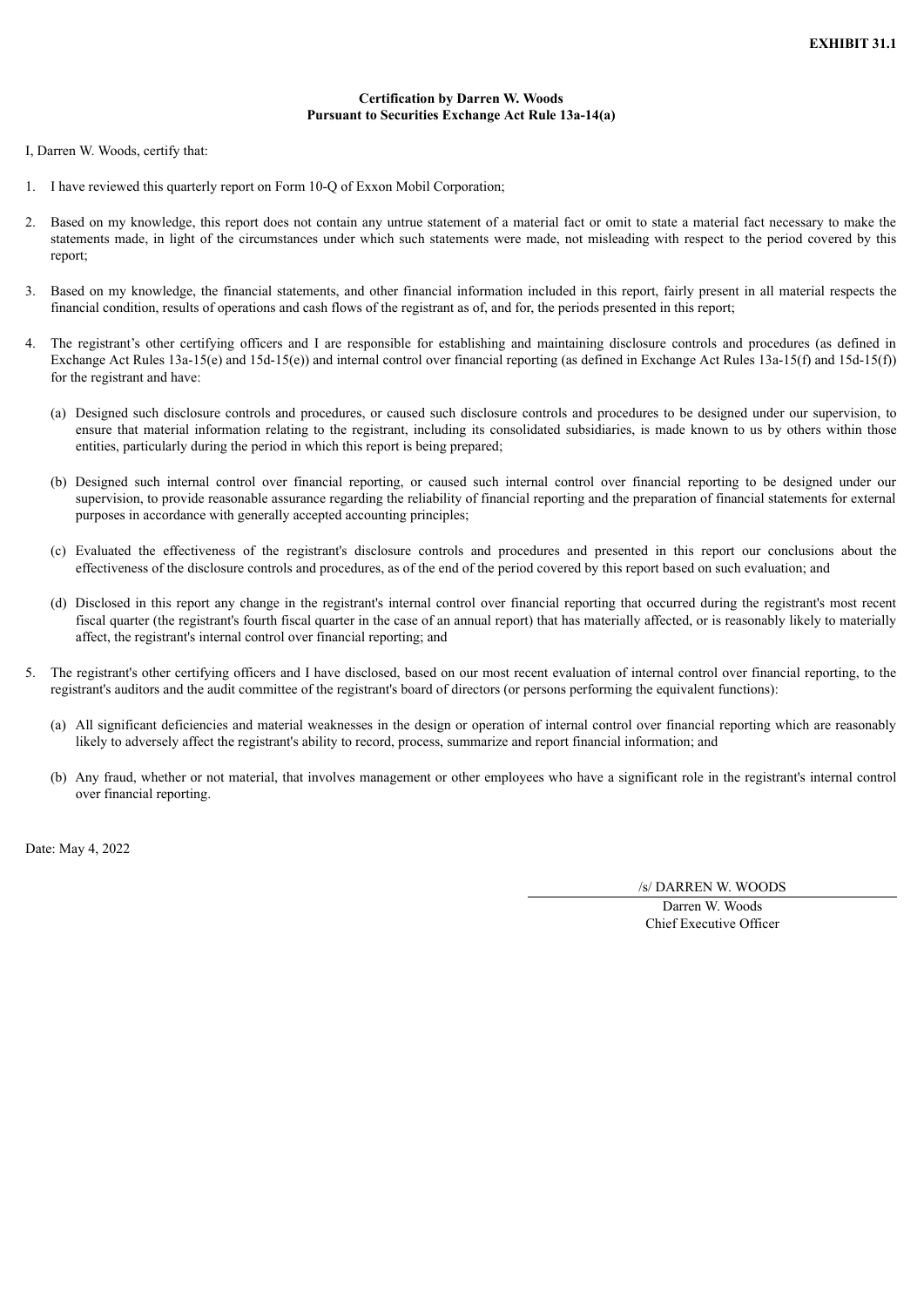#### **Certification by Kathryn A. Mikells Pursuant to Securities Exchange Act Rule 13a-14(a)**

<span id="page-30-0"></span>I, Kathryn A. Mikells, certify that:

- 1. I have reviewed this quarterly report on Form 10-Q of Exxon Mobil Corporation;
- 2. Based on my knowledge, this report does not contain any untrue statement of a material fact or omit to state a material fact necessary to make the statements made, in light of the circumstances under which such statements were made, not misleading with respect to the period covered by this report;
- 3. Based on my knowledge, the financial statements, and other financial information included in this report, fairly present in all material respects the financial condition, results of operations and cash flows of the registrant as of, and for, the periods presented in this report;
- 4. The registrant's other certifying officers and I are responsible for establishing and maintaining disclosure controls and procedures (as defined in Exchange Act Rules 13a-15(e) and 15d-15(e)) and internal control over financial reporting (as defined in Exchange Act Rules 13a-15(f) and 15d-15(f)) for the registrant and have:
	- (a) Designed such disclosure controls and procedures, or caused such disclosure controls and procedures to be designed under our supervision, to ensure that material information relating to the registrant, including its consolidated subsidiaries, is made known to us by others within those entities, particularly during the period in which this report is being prepared;
	- (b) Designed such internal control over financial reporting, or caused such internal control over financial reporting to be designed under our supervision, to provide reasonable assurance regarding the reliability of financial reporting and the preparation of financial statements for external purposes in accordance with generally accepted accounting principles;
	- (c) Evaluated the effectiveness of the registrant's disclosure controls and procedures and presented in this report our conclusions about the effectiveness of the disclosure controls and procedures, as of the end of the period covered by this report based on such evaluation; and
	- (d) Disclosed in this report any change in the registrant's internal control over financial reporting that occurred during the registrant's most recent fiscal quarter (the registrant's fourth fiscal quarter in the case of an annual report) that has materially affected, or is reasonably likely to materially affect, the registrant's internal control over financial reporting; and
- 5. The registrant's other certifying officers and I have disclosed, based on our most recent evaluation of internal control over financial reporting, to the registrant's auditors and the audit committee of the registrant's board of directors (or persons performing the equivalent functions):
	- (a) All significant deficiencies and material weaknesses in the design or operation of internal control over financial reporting which are reasonably likely to adversely affect the registrant's ability to record, process, summarize and report financial information; and
	- (b) Any fraud, whether or not material, that involves management or other employees who have a significant role in the registrant's internal control over financial reporting.

Date: May 4, 2022

/s/ KATHRYN A. MIKELLS Kathryn A. Mikells Senior Vice President and Chief Financial Officer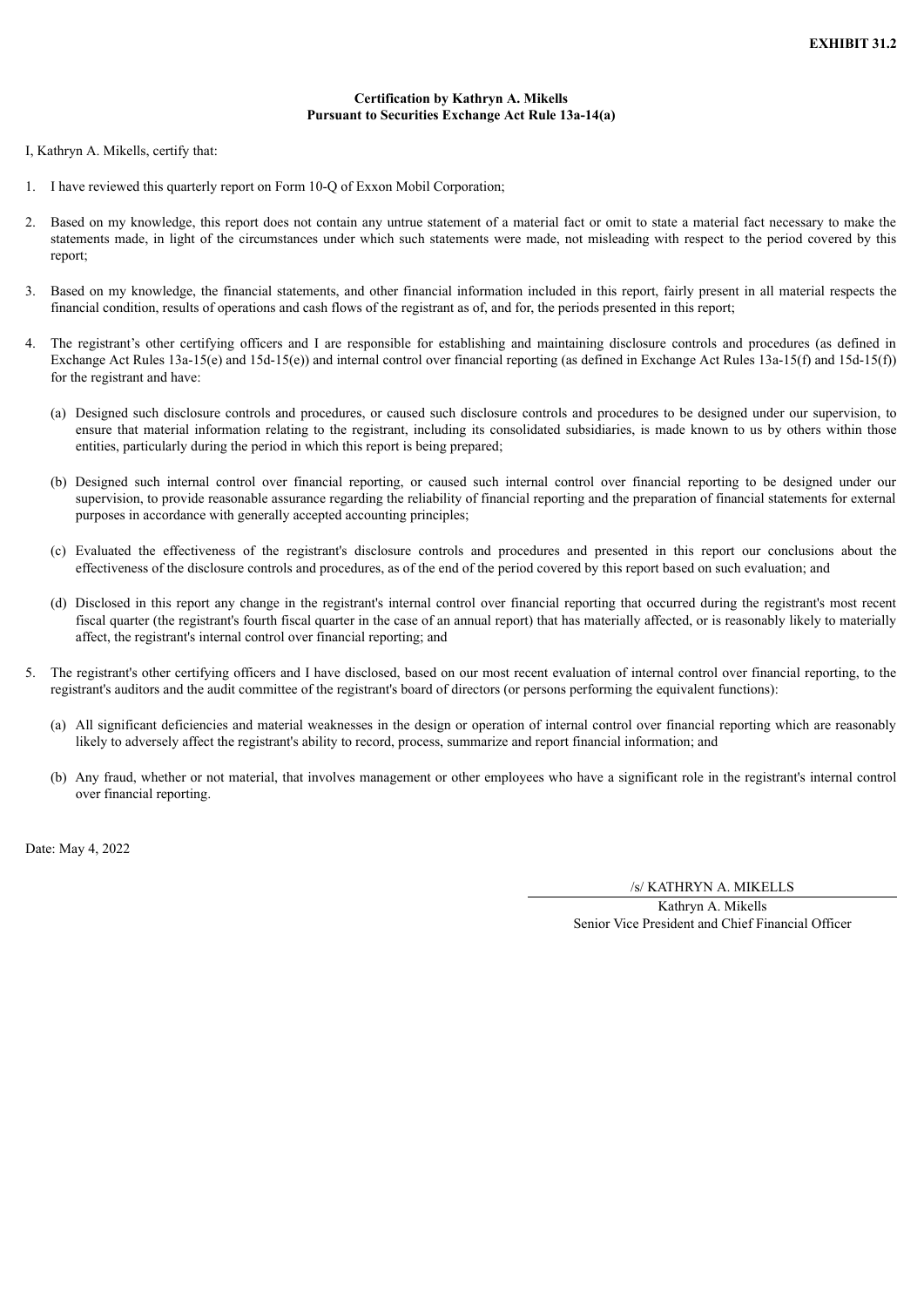#### **Certification by Len M. Fox Pursuant to Securities Exchange Act Rule 13a-14(a)**

<span id="page-31-0"></span>I, Len M. Fox, certify that:

- 1. I have reviewed this quarterly report on Form 10-Q of Exxon Mobil Corporation;
- 2. Based on my knowledge, this report does not contain any untrue statement of a material fact or omit to state a material fact necessary to make the statements made, in light of the circumstances under which such statements were made, not misleading with respect to the period covered by this report;
- 3. Based on my knowledge, the financial statements, and other financial information included in this report, fairly present in all material respects the financial condition, results of operations and cash flows of the registrant as of, and for, the periods presented in this report;
- 4. The registrant's other certifying officers and I are responsible for establishing and maintaining disclosure controls and procedures (as defined in Exchange Act Rules 13a-15(e) and 15d-15(e)) and internal control over financial reporting (as defined in Exchange Act Rules 13a-15(f) and 15d-15(f)) for the registrant and have:
	- (a) Designed such disclosure controls and procedures, or caused such disclosure controls and procedures to be designed under our supervision, to ensure that material information relating to the registrant, including its consolidated subsidiaries, is made known to us by others within those entities, particularly during the period in which this report is being prepared;
	- (b) Designed such internal control over financial reporting, or caused such internal control over financial reporting to be designed under our supervision, to provide reasonable assurance regarding the reliability of financial reporting and the preparation of financial statements for external purposes in accordance with generally accepted accounting principles;
	- (c) Evaluated the effectiveness of the registrant's disclosure controls and procedures and presented in this report our conclusions about the effectiveness of the disclosure controls and procedures, as of the end of the period covered by this report based on such evaluation; and
	- (d) Disclosed in this report any change in the registrant's internal control over financial reporting that occurred during the registrant's most recent fiscal quarter (the registrant's fourth fiscal quarter in the case of an annual report) that has materially affected, or is reasonably likely to materially affect, the registrant's internal control over financial reporting; and
- 5. The registrant's other certifying officers and I have disclosed, based on our most recent evaluation of internal control over financial reporting, to the registrant's auditors and the audit committee of the registrant's board of directors (or persons performing the equivalent functions):
	- (a) All significant deficiencies and material weaknesses in the design or operation of internal control over financial reporting which are reasonably likely to adversely affect the registrant's ability to record, process, summarize and report financial information; and
	- (b) Any fraud, whether or not material, that involves management or other employees who have a significant role in the registrant's internal control over financial reporting.

Date: May 4, 2022

/s/ LEN M. FOX

Len M. Fox Vice President and Controller (Principal Accounting Officer)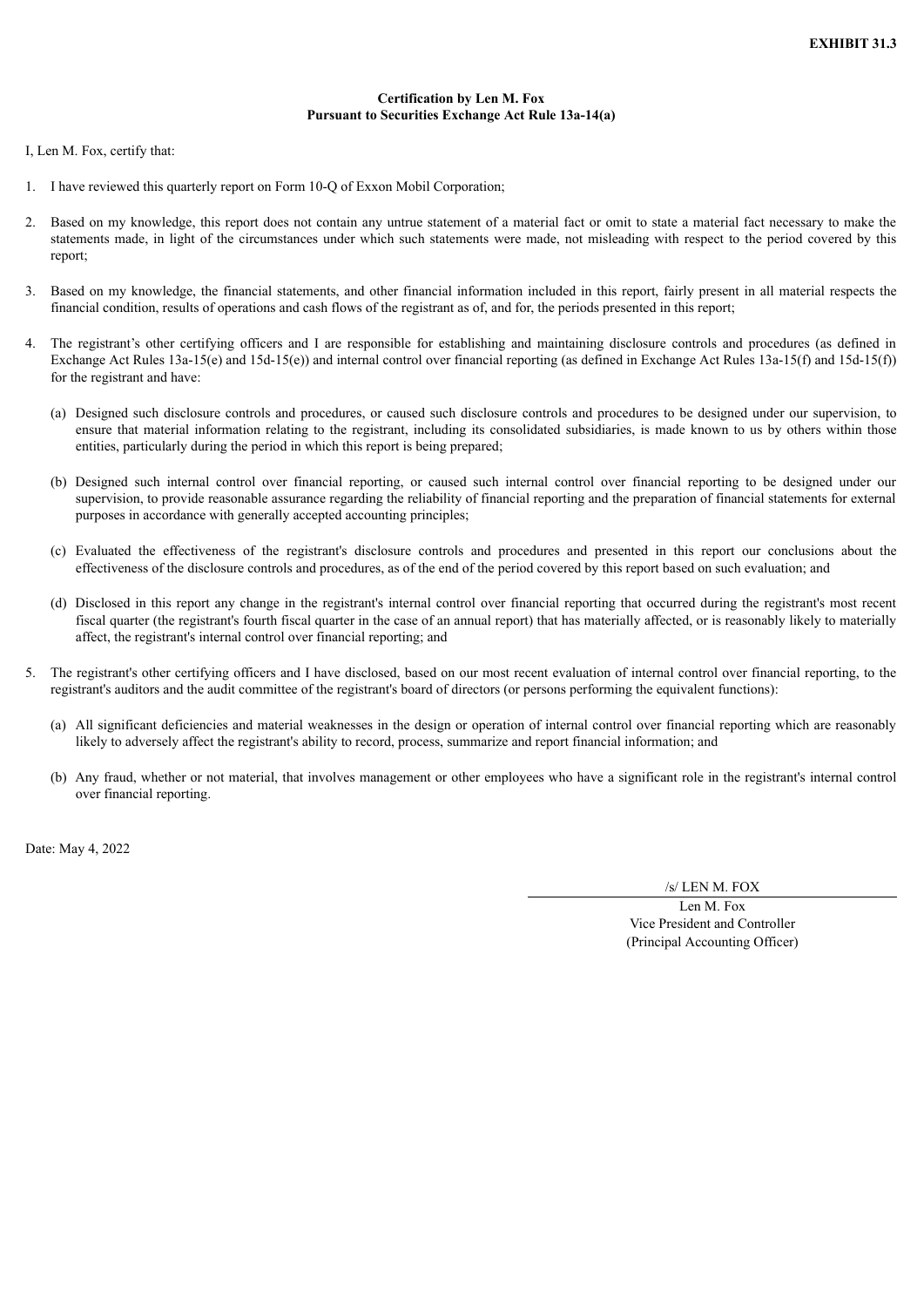#### **Certification of Periodic Financial Report Pursuant to 18 U.S.C. Section 1350**

<span id="page-32-0"></span>For purposes of 18 U.S.C. Section 1350, as adopted pursuant to Section 906 of the Sarbanes-Oxley Act of 2002, the undersigned, Darren W. Woods, the chief executive officer of Exxon Mobil Corporation (the "Company"), hereby certifies that, to his knowledge:

- (i) the Quarterly Report on Form 10-Q of the Company for the quarter ended March 31, 2022, as filed with the Securities and Exchange Commission on the date hereof (the "Report") fully complies with the requirements of section 13(a) or 15(d) of the Securities Exchange Act of 1934; and
- (ii) the information contained in the Report fairly presents, in all material respects, the financial condition and results of operations of the Company.

Date: May 4, 2022

/s/ DARREN W. WOODS

Darren W. Woods Chief Executive Officer

A signed original of this written statement required by Section 906 has been provided to Exxon Mobil Corporation and will be retained by Exxon Mobil Corporation and furnished to the Securities and Exchange Commission or its staff upon request.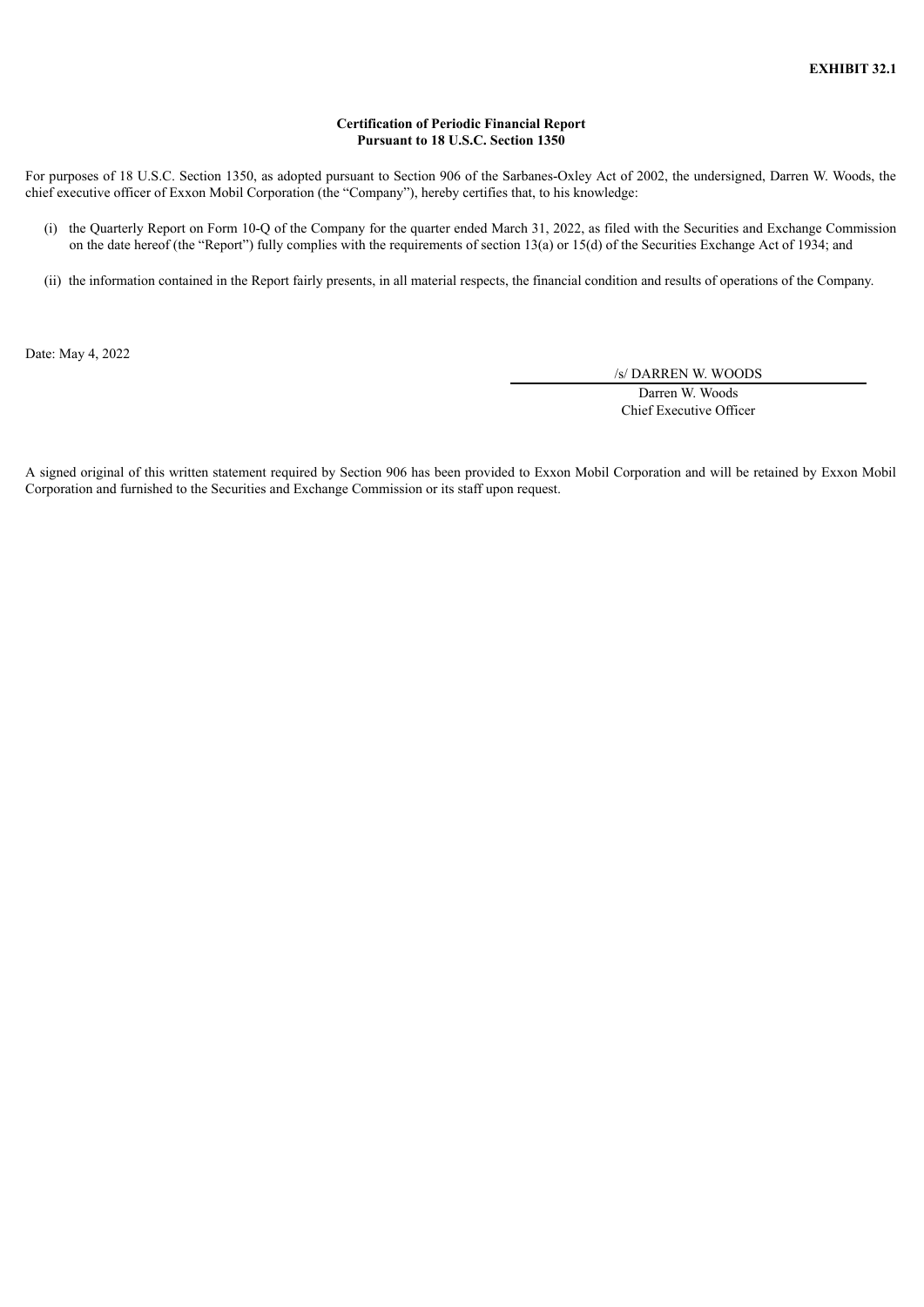#### **Certification of Periodic Financial Report Pursuant to 18 U.S.C. Section 1350**

<span id="page-33-0"></span>For purposes of 18 U.S.C. Section 1350, as adopted pursuant to Section 906 of the Sarbanes-Oxley Act of 2002, the undersigned, Kathryn A. Mikells, the chief financial officer of Exxon Mobil Corporation (the "Company"), hereby certifies that, to her knowledge:

- (i) the Quarterly Report on Form 10-Q of the Company for the quarter ended March 31, 2022, as filed with the Securities and Exchange Commission on the date hereof (the "Report") fully complies with the requirements of section 13(a) or 15(d) of the Securities Exchange Act of 1934; and
- (ii) the information contained in the Report fairly presents, in all material respects, the financial condition and results of operations of the Company.

Date: May 4, 2022

/s/ KATHRYN A. MIKELLS

Kathryn A. Mikells Senior Vice President and Chief Financial Officer

A signed original of this written statement required by Section 906 has been provided to Exxon Mobil Corporation and will be retained by Exxon Mobil Corporation and furnished to the Securities and Exchange Commission or its staff upon request.